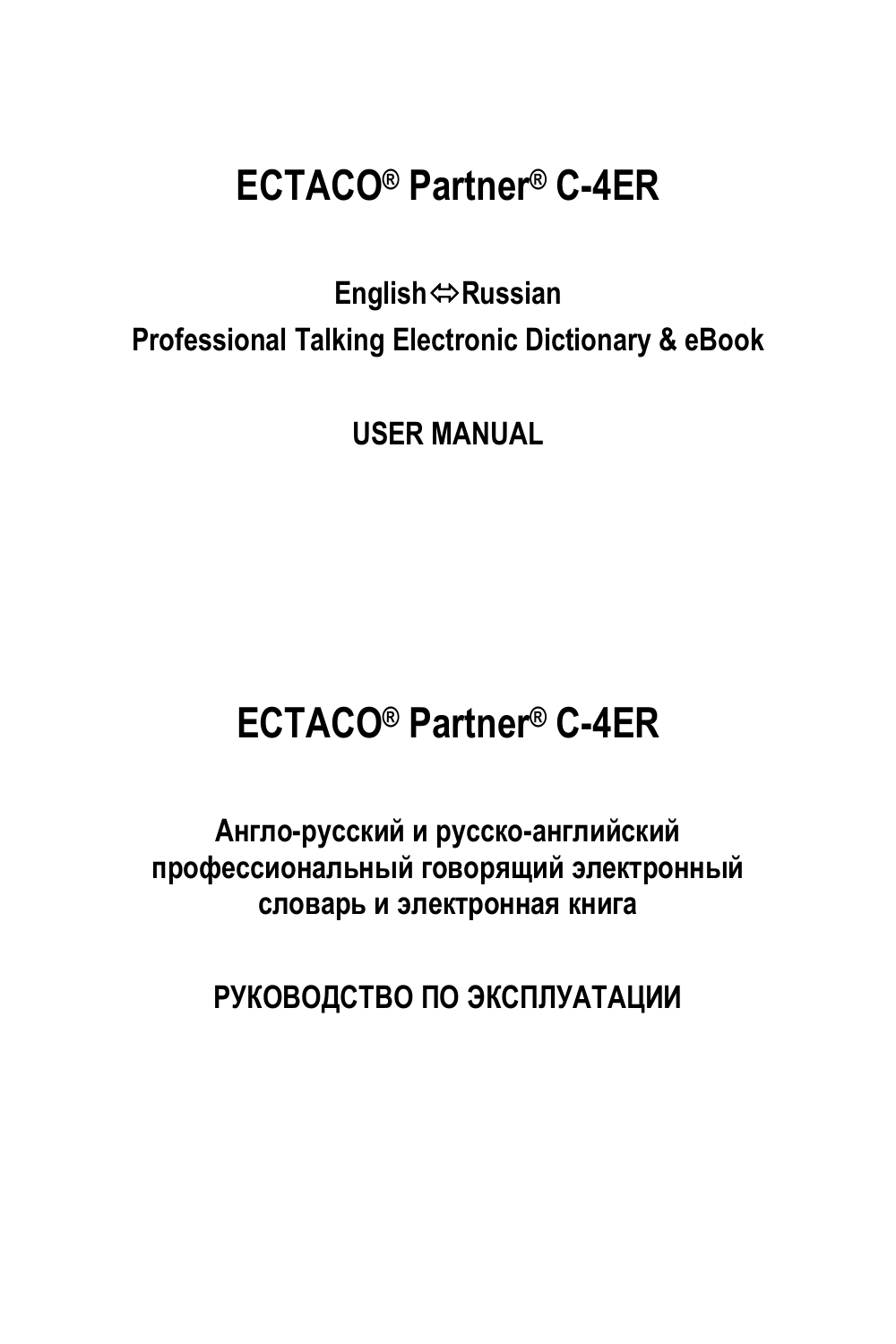#### ECTACO<sup>®</sup> Partner<sup>®</sup> C-4ER User Manual

Ectaco, Inc. assumes no responsibility for any damage or loss resulting from the use of this manual.

Ectaco, Inc. assumes no responsibility for any loss or claims by third parties, which may arise through the use of this product.

Ectaco, Inc. assumes no responsibility for any damage or loss caused by deletion of data as a result of malfunction, repairs, or battery replacement. Be sure to back up all important data on other media to avoid data loss.

The contents of this manual are subject to change without notice.

No part of this manual shall be reproduced, stored in a retrieval system, or transmitted by any means, electronic, mechanical, photocopying, recording, or otherwise, without permission from Ectaco, Inc.

Partner® is a registered trademark of ECTACO, Inc., NY, USA.

© 1990–2008 ECTACO, Inc., New York, USA.

All rights reserved.

ECTACO, Inc. не несет ответственности за любой ущерб, возникший вследствие неправильного использования данного руководства.

ECTACO, Inc. не несет ответственности по рекламациям третьей стороны, а также за любой ущерб, возникший в процессе эксплуатации устройства.

ECTACO, Inc. не несет ответственности за любой ущерб от потери или повреждения данных вследствие неправильного функционирования, ремонта, замены батареек. Всегда храните резервную копию важных данных на других носителях.

Производитель оставляет за собой право внесения изменений в данное руководство.

Никакая часть данного руководства не может быть скопирована или воспроизведена электронным, механическим или иным способом без согласия ECTACO, Inc.

Partner® является зарегистрированной торговой маркой компании ECTACO, Inc., США, Нью-Йорк.

© 1990–2008 ECTACO, Inc., США, Нью-Йорк.

Все права защищены.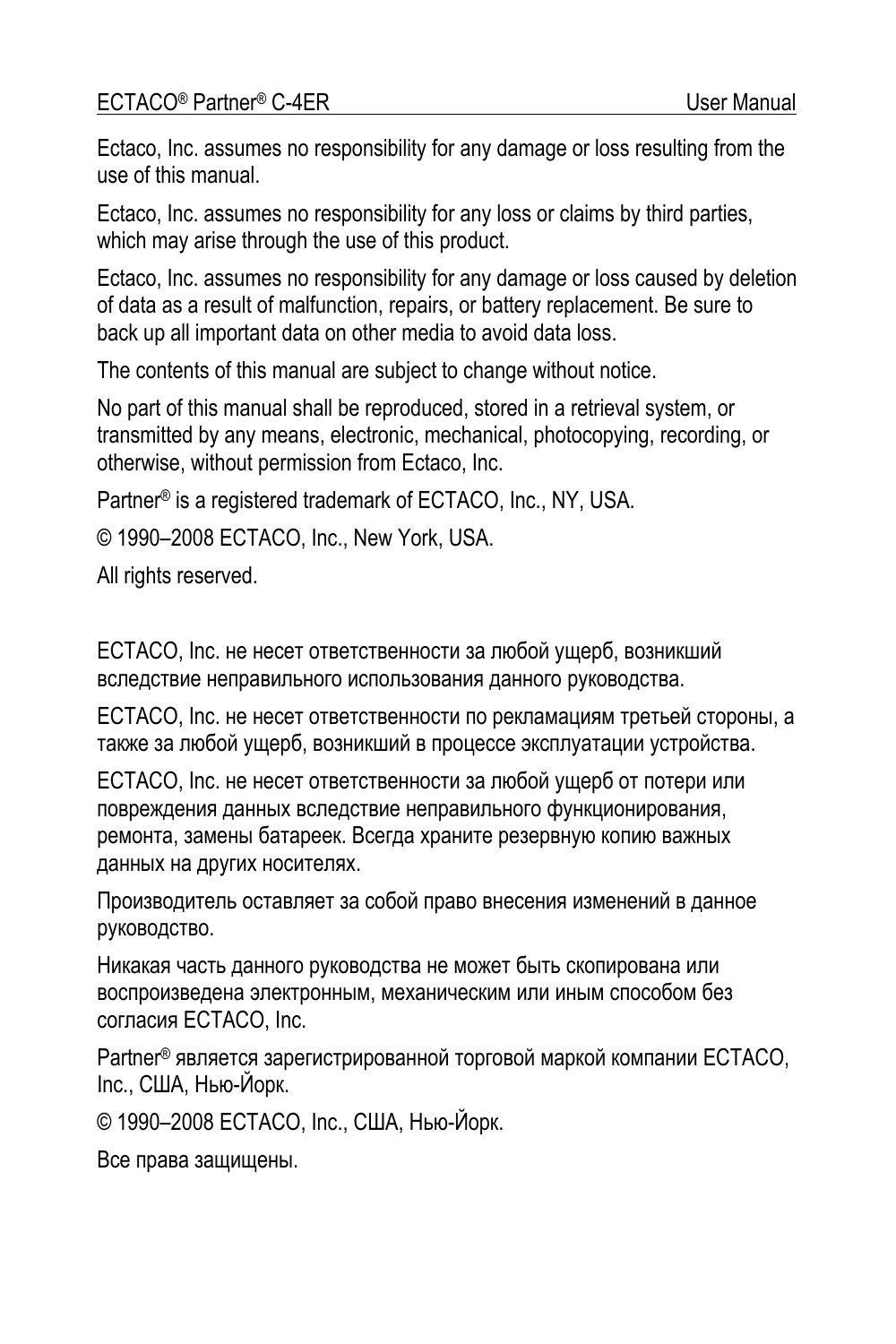# **CONTENTS**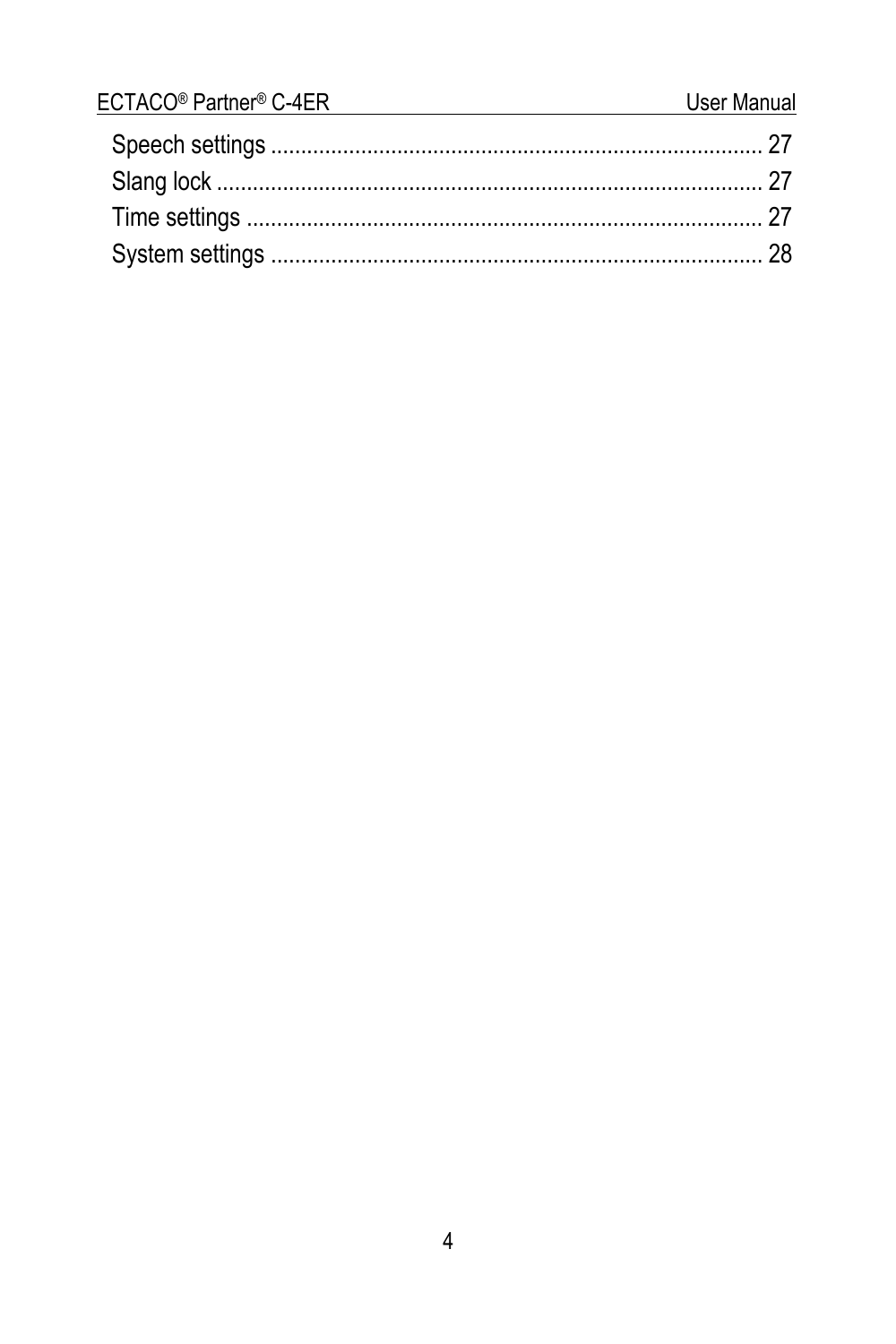# **INTRODUCTION**

<span id="page-4-0"></span>Congratulations on purchasing ECTACO® Partner® C-4ER! This product is the result of the combined efforts of Ectaco's linguists, engineers, and programmers, and represents the last generation of the highest-performance integrated linguistic systems available.

ECTACO® Partner® C-4ER features:

 $\cdot$  1,000,000-word English $\Leftrightarrow$  Russian dictionary database including specialized vocabulary: business – 25,000 words, finance – 57,000 words, law – 69,000 words, medicine – 34,000 words, oil and gas – 43,000 words, information technologies and telecommunications – 24,000 words

 Crystal-clear output of native-speaker voice narration for over 14,000 useful phrases for daily communication

- $\div$  WordNet vocabulary 70,000 words with definitions
- Unlimited voice function in English and Russian
- ❖ Instant reverse translation
- Russian Standard and Phonetic keyboard layouts
- ❖ Look-up function
- Vector Ultima™ spell-checking system
- ❖ Phonetic transcription
- English irregular verbs
- Over 200 popular American idioms
- SAT 200 and SAT 5000 vocabularies
- ❖ Hangman word game
- FlashCards game
- Metric and currency converters
- World time
- English Grammar guide
- $\cdot$  USA interview
- ❖ Calculator
- Slang lock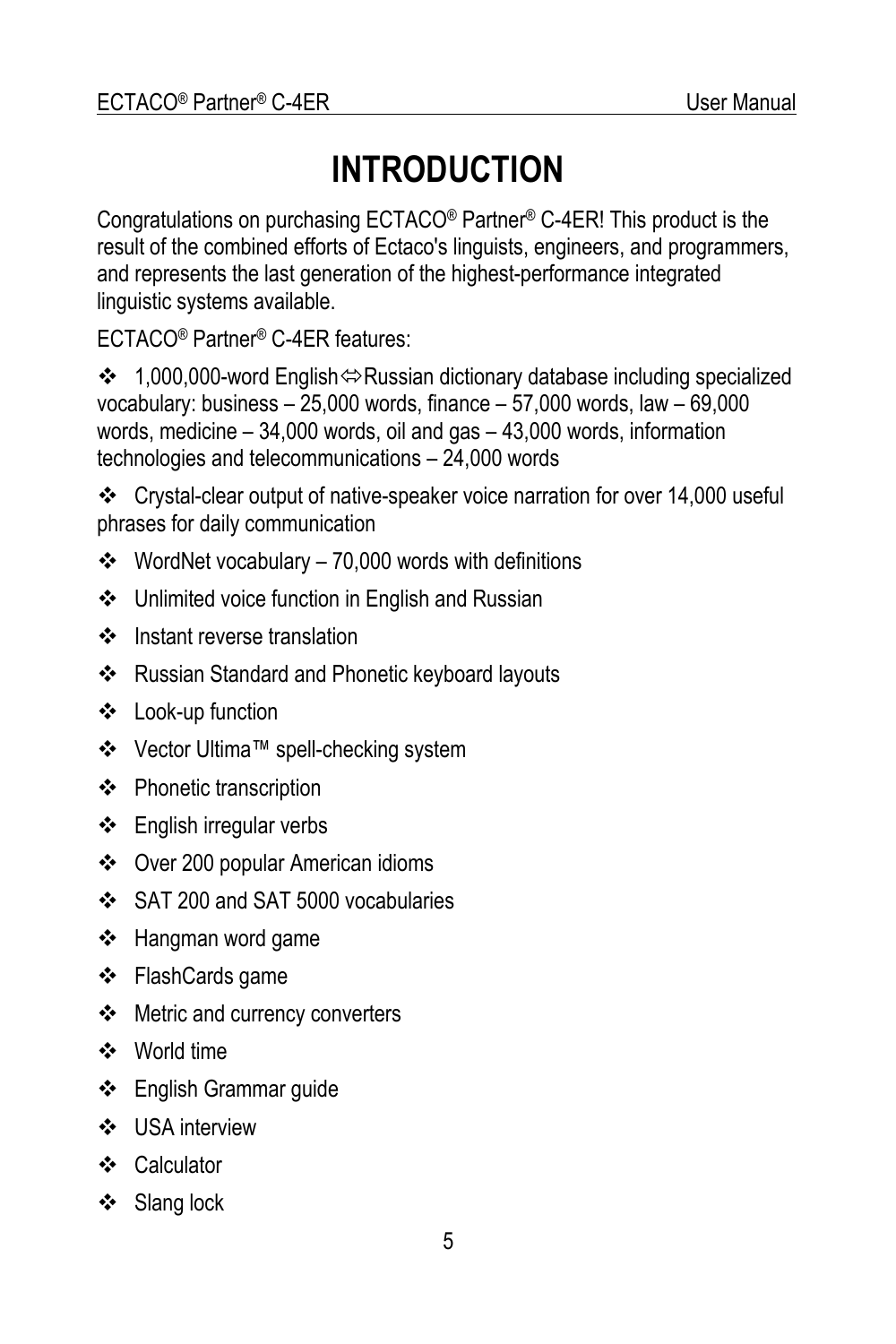- <span id="page-5-0"></span> $\div$  Three font sizes
- Bilingual interface
- AC/DC adapter jack
- Headphone jack
- SD slot
- $\checkmark$  As continuous efforts are being made by the manufacturer to ensure the best quality and performance of the ECTACO Partner® products, some characteristics of the device you have purchased may slightly differ from their description in this manual.

# *General View*

The general view and external features of ECTACO® Partner® C-4ER are shown below.



# *Power Supply*

ECTACO® Partner® C-4ER is powered by a special Li-Polymer rechargeable battery.

 $\checkmark$  The battery is not user-replaceable.

When the battery becomes weak, the battery life picture is shown as  $\Box$ . In that case, the voice function will be disabled in order to prevent excessive discharge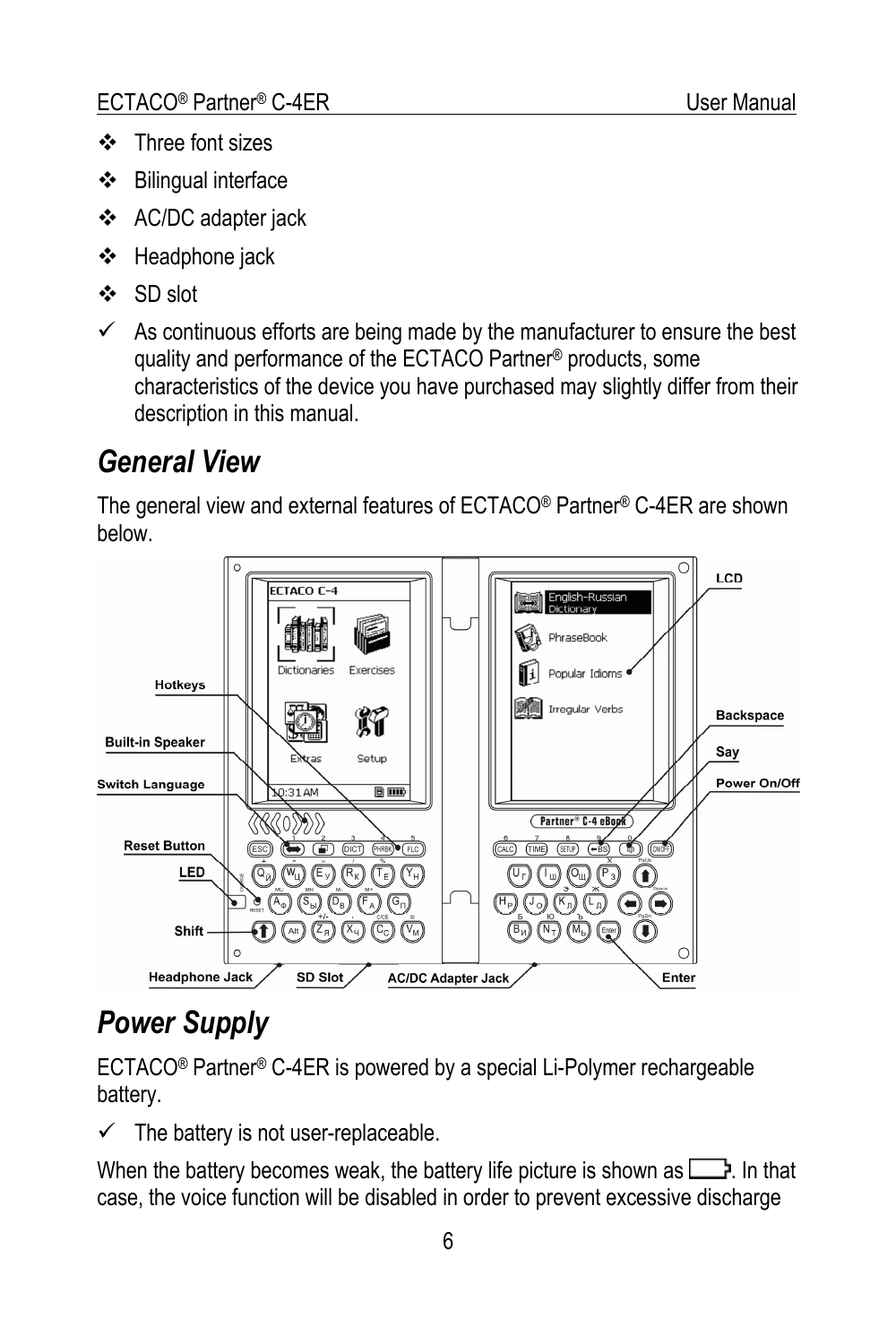<span id="page-6-0"></span>of the battery and a resulting loss of data in RAM. To restore full functionality of the device, recharge the battery as soon as possible.

#### **How to Recharge the Battery**

ECTACO® Partner® C-4ER is equipped with a jack for external power supply.

- $\checkmark$  Only a special charger may be used with your ECTACO® Partner® C-4ER. **Use of an inappropriate external power supply may cause failure of the device and will void the warranty.** The AC/DC adapter should provide 5V and min 250mA DC.
- Connect the AC/DC adapter to your device via the AC/DC adapter jack (see *General View*). The battery charging process will start.

# *SD card*

Before you start using your ECTACO® Partner® C-4ER, please make sure the SD card (included in the standard package) is installed into the SD slot of the device. If the card is not installed, slide it into the slot located on the lower edge of the device *–* the contacts of the card face up (if the device is unfolded), label face down. Push the card gently until it clicks into place. To eject the card, just push it in slightly.

# *Initialization*

The initialization routine is started:

- when ECTACO<sup>®</sup> Partner<sup>®</sup> C-4ER is turned on for the first time;
- after the system has been reset with the *Reset* button.
- $\checkmark$  The *Reset* button is located on the left-hand side of the keyboard (over the SHIFT key). It can be accessed with any thin object like a paper clip. Never use a needle or pin for this purpose since it can damage the device.
- If you see the *Initialize system? (y/n)* message, press the *N* key to abort initialization and customization.
- $\checkmark$  The *System initialized!* message indicates that system initialization has been completed and the factory defined default settings have been restored.

# *Keyboard*

The standard American QWERTY keyboard is combined with Russian layout.

• Enter the desired symbol from the keyboard by pressing the corresponding key.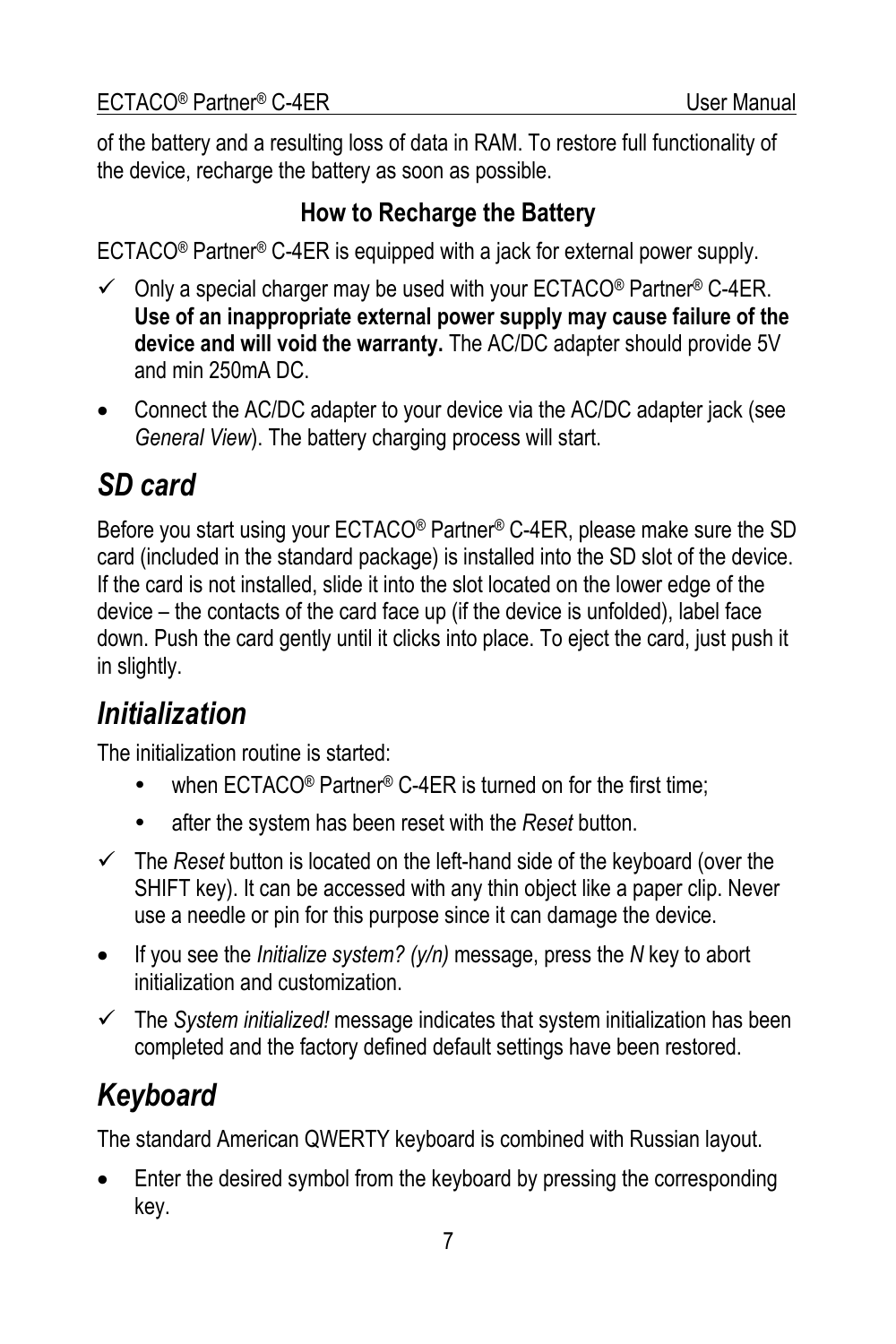ECTACO® Partner® C-4ER has standard and phonetic modes of entering Russian letters. *Russian standard mode* allows you to enter Russian letters corresponding to the keyboard marks. *Russian phonetic mode* allows you to enter Russian letters by their phonetic consonance with English letters, e.g. you can press the *F* key to enter the Russian letter "Ф".

The table below shows the Russian and English layouts in the Russian phonetic mode1.

| a | W   | е              |    |     |    | u   |    | ۱O | р |
|---|-----|----------------|----|-----|----|-----|----|----|---|
| я | Ш/Щ | e/э            |    |     | ۱Ы | V/D | IИ | ıо | п |
| а | s   | a              |    | g   |    |     | ΙK |    |   |
| а | с   |                | Ф  | г/ж | v  | Й   | К  |    |   |
|   | z   | $\bullet$<br>л | c  |     |    | D   | n  | m  |   |
|   | 3   | ь/ъ            | ШΉ | B   |    | l6  | н  | IМ |   |

 $\checkmark$  Unlike PC keyboards, there is no need to keep a key (such as SHIFT) down while pressing another one. It is enough to press it only once and release.

The available set of national characters is dependent on the selected keyboard layout.

#### **Function shortcut keys**

l

| ON/OFF               | Turn the device on or off                                                                                                                                                                  |
|----------------------|--------------------------------------------------------------------------------------------------------------------------------------------------------------------------------------------|
| Reset                | Re-initialize system                                                                                                                                                                       |
|                      | Activate the Context Menu                                                                                                                                                                  |
| [(J                  | Pronounce a highlighted item                                                                                                                                                               |
|                      | Pronounce translation                                                                                                                                                                      |
| $SHIFT + \leftarrow$ | Switch to the preceding entry shown in the title bar on the<br>left-hand display (available in the Dictionary, Popular<br>Idioms, Irregular Verbs, SAT 200 and SAT 5000<br>applications)   |
| $SHIFT+\rightarrow$  | Switch to the subsequent entry shown in the title bar on the<br>right-hand display (available in the Dictionary, Popular<br>Idioms, Irregular Verbs, SAT 200 and SAT 5000<br>applications) |
|                      |                                                                                                                                                                                            |

 $1$  Press ALT to enter letters shown after the slash ( $\theta$ ) in the table.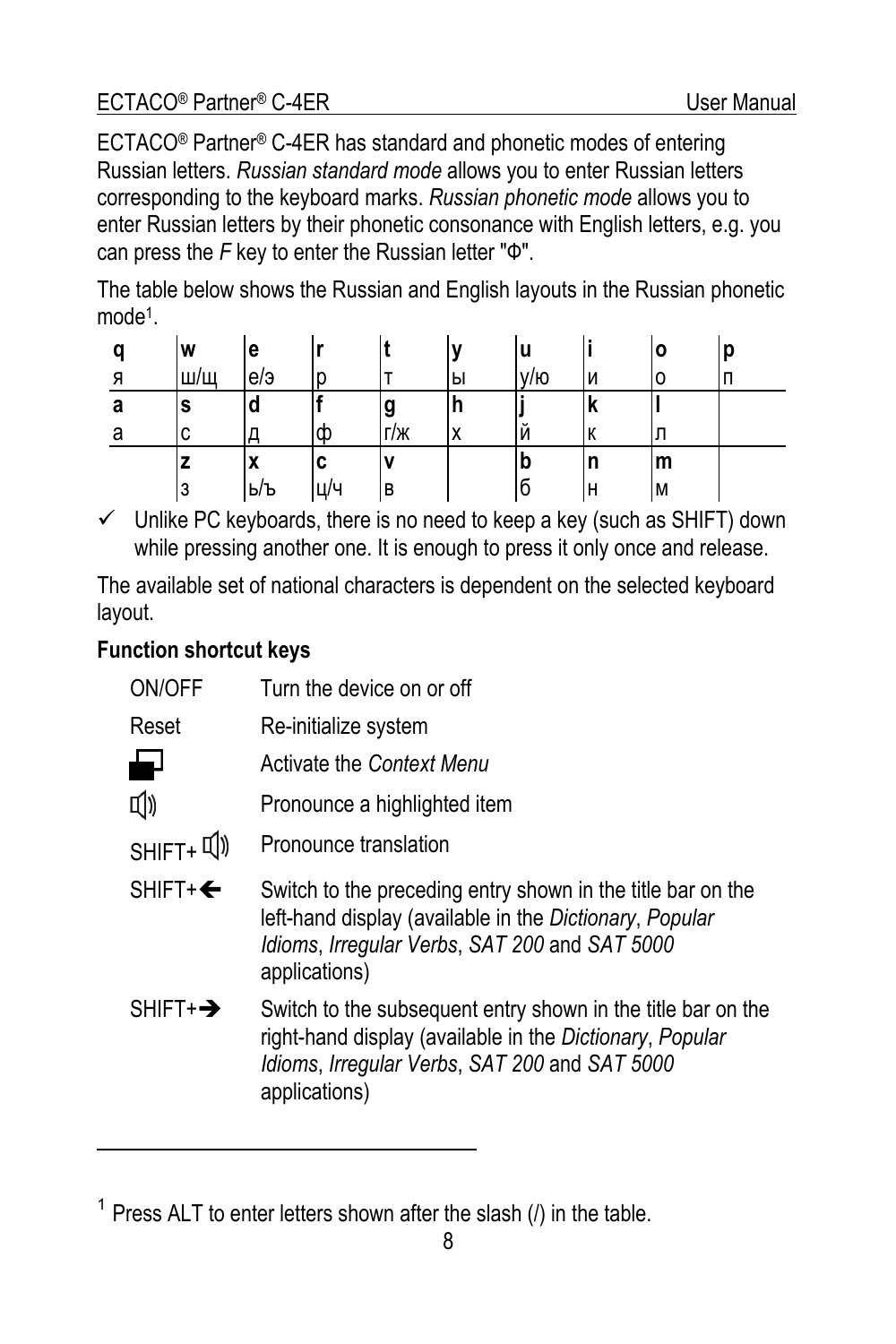<span id="page-8-0"></span> $SHIFT + \n\bigwedge$  Page Up

 $SHIFT+\bigtriangledown$  Page Down

Other shortcut keys open sections or applications corresponding to the marks on the keys (press SHIFT+ shortcut key; for example, SHIFT+DICT).

#### **Control and edit keys**

| ←                     | Move cursor / move highlight up / switch Main Menu / scroll<br>text                                                                                                                   |
|-----------------------|---------------------------------------------------------------------------------------------------------------------------------------------------------------------------------------|
| →                     | Move cursor / move highlight down / switch Main Menu /<br>enter space (when the cursor is at the end of line) / scroll<br>text                                                        |
| $SHIFT + \rightarrow$ | Enter space                                                                                                                                                                           |
| ↑                     | Scroll up / switch Main Menu / change values                                                                                                                                          |
| ↓                     | Scroll down / switch Main Menu / change values                                                                                                                                        |
| Enter                 | Fxecute                                                                                                                                                                               |
| <b>ESC</b>            | Cancel / return to the previous page / switch to Main Menu                                                                                                                            |
| <b>ALT</b>            | Enter the Russian letters $X$ , $\Theta$ , $X$ , $E$ , $O$ , $E$ (press the<br>corresponding key + ALT). To enter such letters in caps,<br>press SHIFT + the corresponding key + ALT. |
| <b>SHIFT</b>          | Type in uppercase                                                                                                                                                                     |
| $\leftarrow$ BS       | Delete character to the left of the cursor                                                                                                                                            |
| ⇔                     | Switch translation direction                                                                                                                                                          |

## *Display*

ECTACO® Partner® C-4ER features two high-resolution screens (255x160 pixels each).

The indicator lines are at the top and at the bottom of the display and show the following indicators:

| <b>SHIFT</b> | SHIFT key pressed           |
|--------------|-----------------------------|
| <b>INS</b>   | <i>Insert</i> mode selected |
| <b>OVR</b>   | Overtype mode selected      |
| mr           | Battery life indicator      |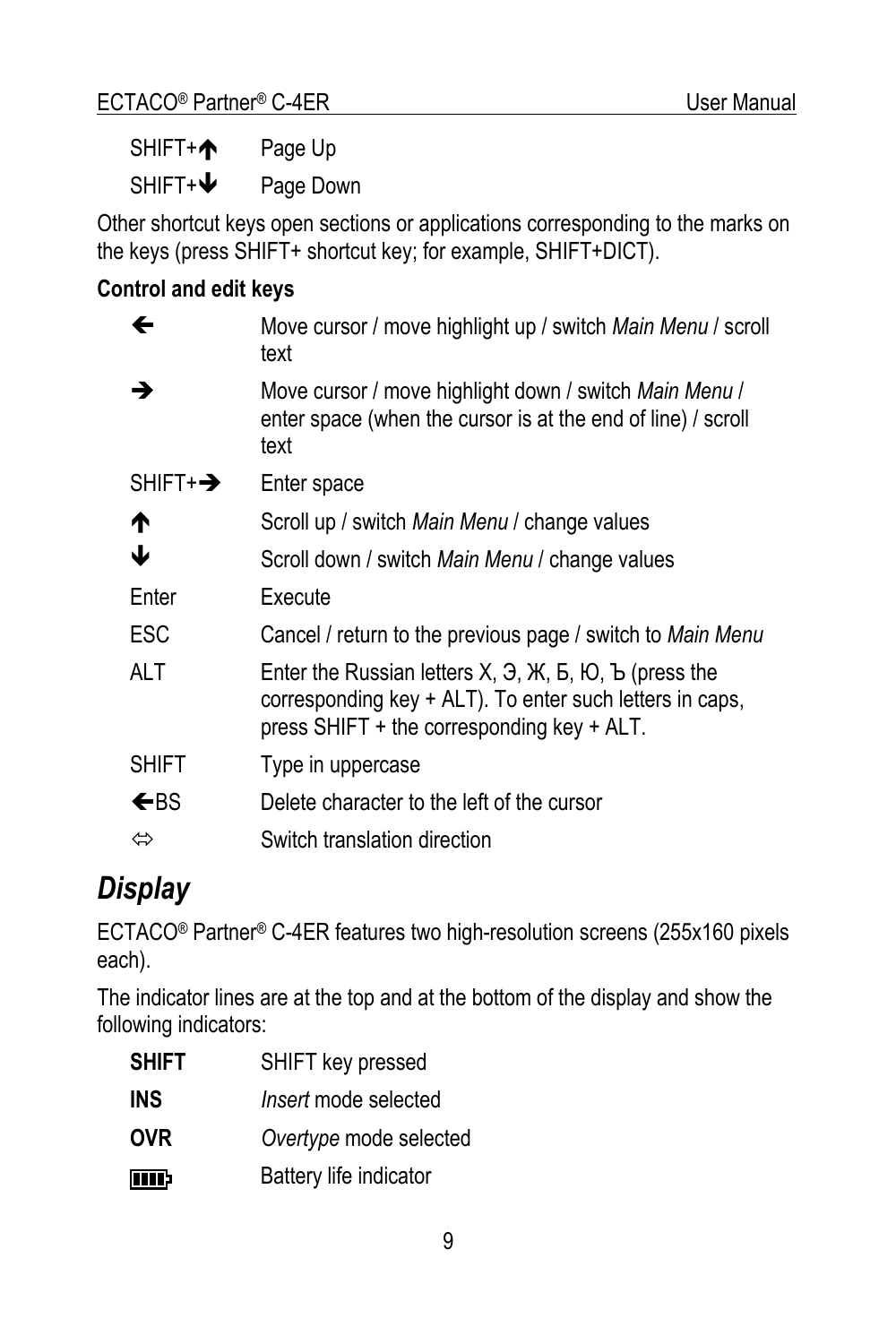<span id="page-9-0"></span>

| Ϋ          | Slang lock is on                                 |
|------------|--------------------------------------------------|
| 圓          | The card is in the SD-slot                       |
| $\vert$ 2  | The number of reverse translations performed     |
| ⊲.⊳        | More contents available                          |
| ×          | Beginning or end of list / scrolling unavailable |
| <b>4.P</b> | Horizontal scrolling enabled                     |
| . .        | Vertical scrolling enabled                       |

### *Main Menu*

ECTACO® Partner® C-4ER *Main Menu* consists of four sections, which visually organize access to the corresponding applications.

To display the *Main Menu*, turn the device on and/or close a current application.

- Move between sections by using  $\blacklozenge$ ,  $\blacklozenge$  or  $\blacklozenge$ ,  $\blacktriangleright$ .
- To open a section, subsection or application which icon is highlighted, press *Enter*.
- Move between applications or subsections by using  $\blacklozenge$ ,  $\blacklozenge$ .
- To go up one level, press ESC or  $\leftarrow$ .

The icons shown in the *Main Menu* represent the following sections:



## *Context Menu*

The *Context Menu* is available in most applications.

- To activate the *Context Menu* (where available), just press **I**
- To take a *Context Menu* action for the desired item, select it and then press **to** activate the *Context Menu*.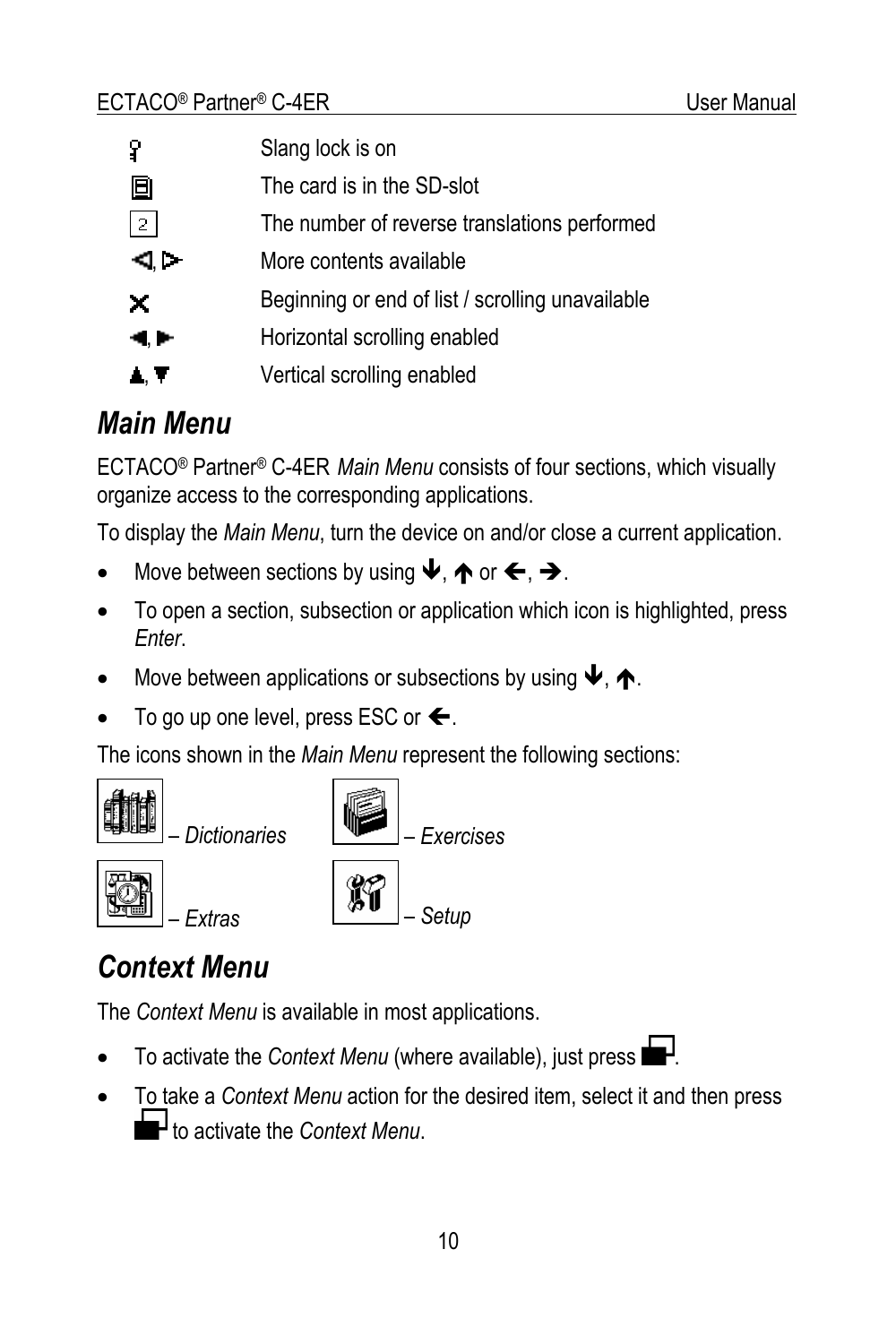<span id="page-10-0"></span>

- Use  $\blacktriangleright$  and  $\blacklozenge$  to scroll through the menu items.
- Press *Enter* to perform the corresponding action.
- 9 The *Context Menu* is also available from within the *Search* window (where applicable) – just press  $\blacksquare$
- To close the *Context Menu*, press *ESC*.
- $\checkmark$  The *Context Menu* options may vary depending on the application.

# **DICTIONARIES**

## *English*Ù*Russian Dictionary*

The *Dictionaries* section includes the *English* <sup>*⇔*</sup> Russian bidirectional dictionary with a total of over 1,000,000 words.

- Enter the *Dictionaries* section.
- Select *English-Russian Dictionary* and then press *Enter*. The application will open.
- Use  $\Leftrightarrow$  to switch the translation direction.

#### **Viewing entries**

Start typing the desired word.

You will see the *Search* window: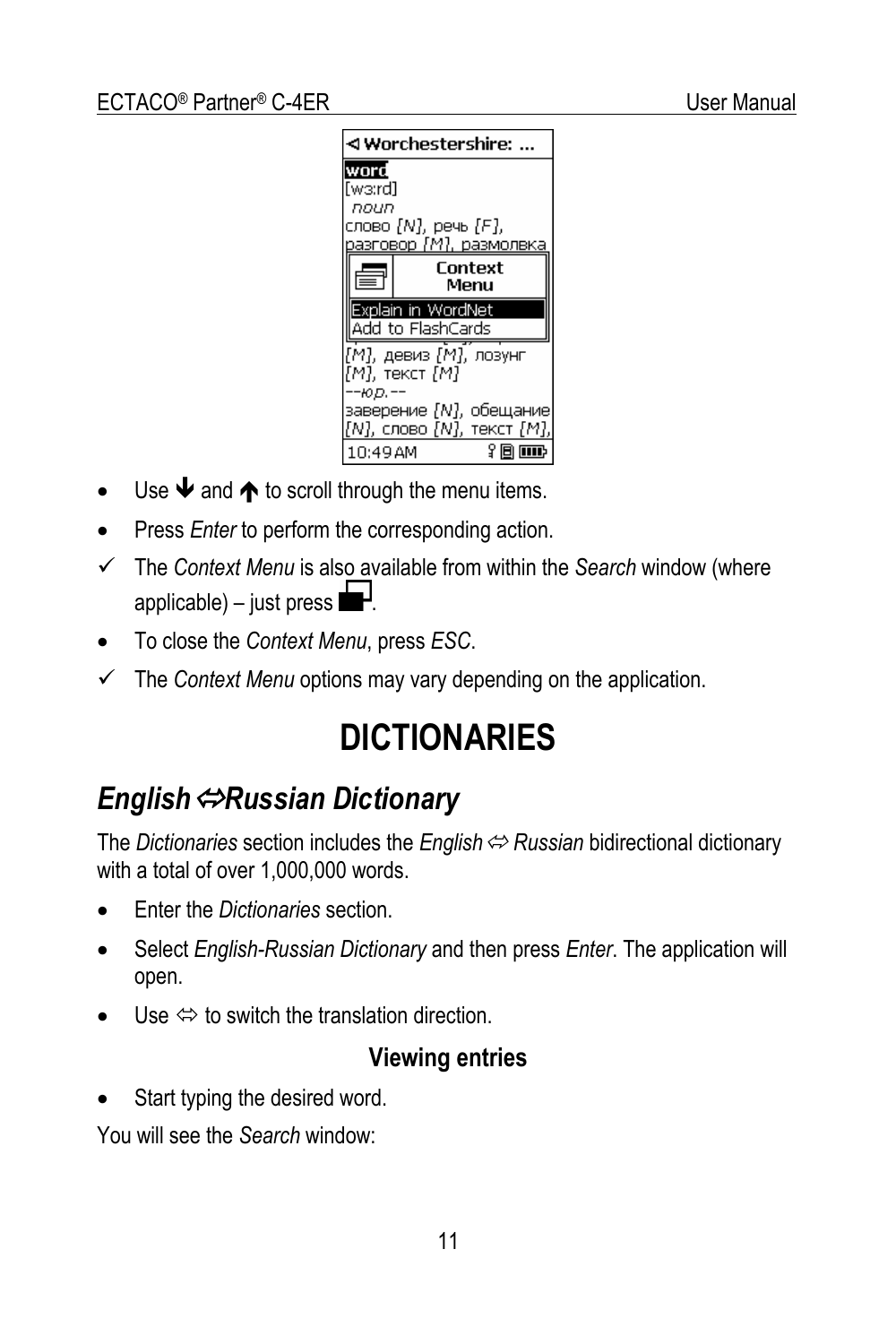

- $\checkmark$  You can listen to the pronunciation of any headword in the list just highlight it and then press  $\mathbb{Q}$ .
- When the desired word is highlighted, press *Enter* to see its translation(s).

| ⊲ diction                              |
|----------------------------------------|
| ldictionary                            |
| ['dɪkʃə,nerɪ]                          |
| noun                                   |
| словарь [М], справочник,               |
| построенный по<br>алфавитному принципу |
|                                        |
| dictionary: dictionary                 |
| access point                           |
| noun                                   |
| --комп.--                              |
| Іточка выборки из                      |
| словаря [F]                            |
|                                        |
| dictionary: I need an                  |
| ?同而吸<br>03:58 PM                       |

- Use  $\blacklozenge$ ,  $\blacklozenge$  to scroll through the entries. Alternatively, use SHIFT+  $\blacklozenge$ ,  $\blacklozenge$  or  $SHIFT+ \leftarrow A$ .
- Press any letter key to return to the input line, and translate another word in the same *Dictionary*.
- When in the *Search* mode, press **to** + to activate the *Context Menu.*
- When in the view mode, select the desired headword and then press  $\blacksquare$  to activate the *Context Menu*.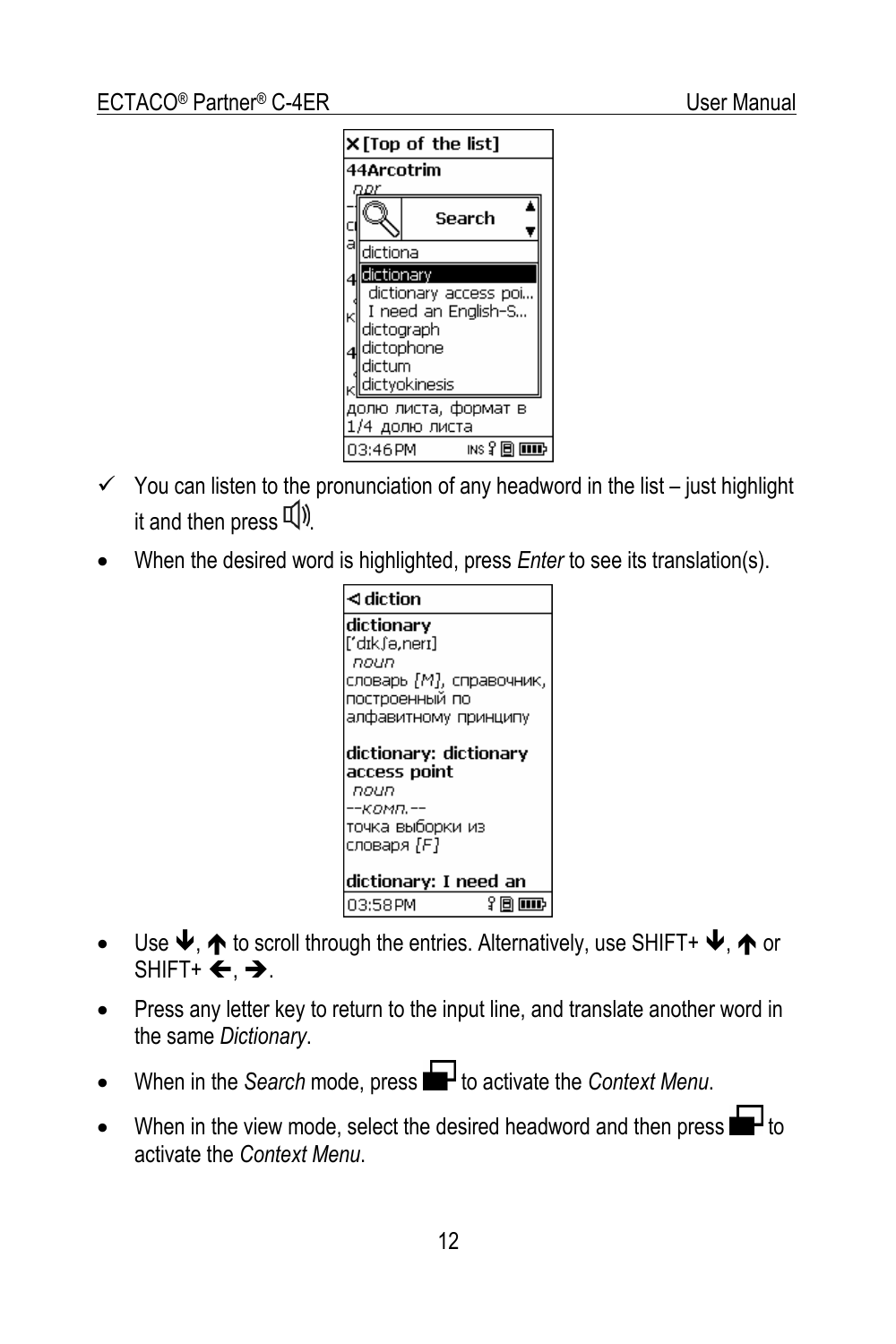#### ECTACO<sup>®</sup> Partner<sup>®</sup> C-4ER User Manual

• To obtain explanation of the English headword, select *Explain in WordNet* in the *Context Menu*.

To enter additional symbols:

- select *Enter additional symbols* in the *Context Menu*;
- use  $\blacklozenge$ ,  $\blacklozenge$ ,  $\blacklozenge$  and  $\blacktriangleright$  to highlight the desired symbol;
- press *Enter*.
- To switch between the *Insert* and *Overtype* modes, select *Insert/Overtype* in the *Context Menu*.

#### **Adding Entries to FlashCards**

You can create your personal sets of entries copied from the *Dictionary*.

- When in the *Search* mode, in the view mode, or from the *Speller results* list, select the desired headword and then press  $\blacksquare$  to activate the *Context Menu*.
- Select *Add to FlashCards*.
- Press *Enter* to view the entry to be added.
- Press *Enter* again to add the entry to *FlashCards*.

#### **Vector Ultima™ Spellchecker**

When you are unsure of the spelling of a word, the multilingual spell-checker *Vector Ultima*™ will help you.

- When in the *Search* mode, type the word as you hear it, for example, "foll" for "fall".
- In the *Context Menu*, select *Spellchecker*. You will see the *Speller results* list: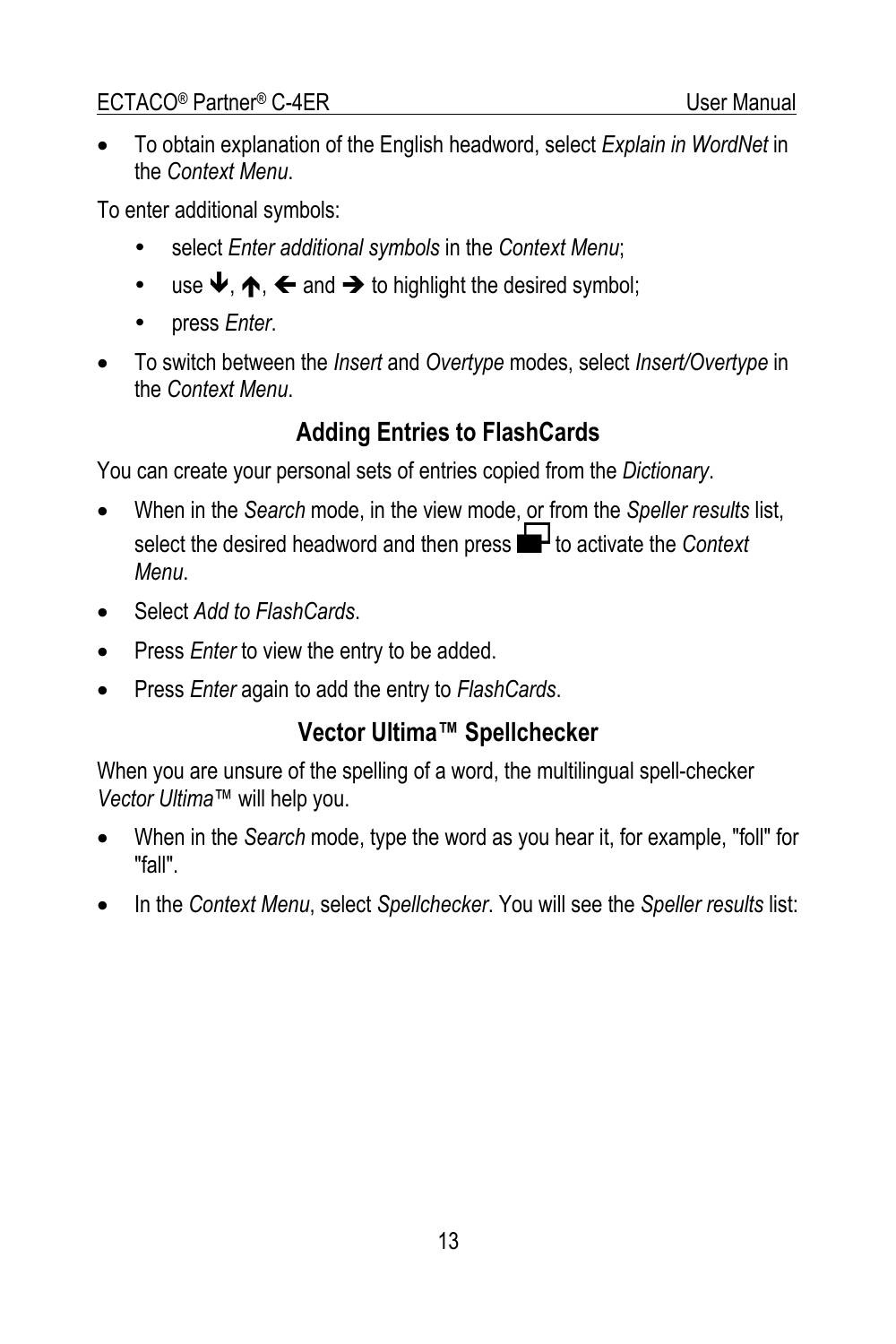| Speller results                                                                                                              | fall                                                                                                                                                                                |
|------------------------------------------------------------------------------------------------------------------------------|-------------------------------------------------------------------------------------------------------------------------------------------------------------------------------------|
| fall<br>fell<br>fill<br>lfoal<br>foil<br>lfol.<br>l fold<br>lfolk<br>l foll.<br>  folly<br>l fool<br>lfoul<br>lfowl<br>lfull | [fə:l]<br>verb<br>падать,<br>--фин.--<br>падать,<br>$-10D -$<br>ЛОЖИТЬСЯ,<br>--нефт.--<br>обрушать<br>noun<br>падение [N],<br>--бизн.--<br>падение [N],<br>--фин.--<br>падение [N]. |
| ? © <del>w</del><br>l04:49PM                                                                                                 |                                                                                                                                                                                     |

- $\checkmark$  You can listen to the pronunciation of any word in the list. Just highlight the desired word and then press  $\mathbb{Q}$ .
- Select the desired word and then press *Enter*.
- $\checkmark$  If the spell-checker is unable to suggest alternative words, the *No variants* message will appear.

#### **Parts of Speech, Gender Labels, Abbreviations**

Translations of a headword are marked with part-of-speech labels.

| adj.    | прил.         | - adjective     |
|---------|---------------|-----------------|
| id.     | ИД.           | $-$ idiom       |
| phr.    | фраза         | - phrase        |
| abbr.   | аббр.         | - abbreviation  |
| interi. | воскл.        | - interjection  |
| pref.   | префикс       | - prefix        |
| adv.    | нареч.        | - adverb        |
| noun    | сущ.          | - noun          |
| prep.   | предл.        | - preposition   |
| art.    | арт.          | - article       |
| npr     | сущ., собств. | - proper noun   |
| pron.   | мест.         | - pronoun       |
| aux.    | вспом.        | - auxiliary     |
| num.    | числ.         | – numeral       |
| suff.   | суффикс       | - suffix        |
| conj.   | СОЮЗ          | $-$ conjunction |
| part.   | частица       | - particle      |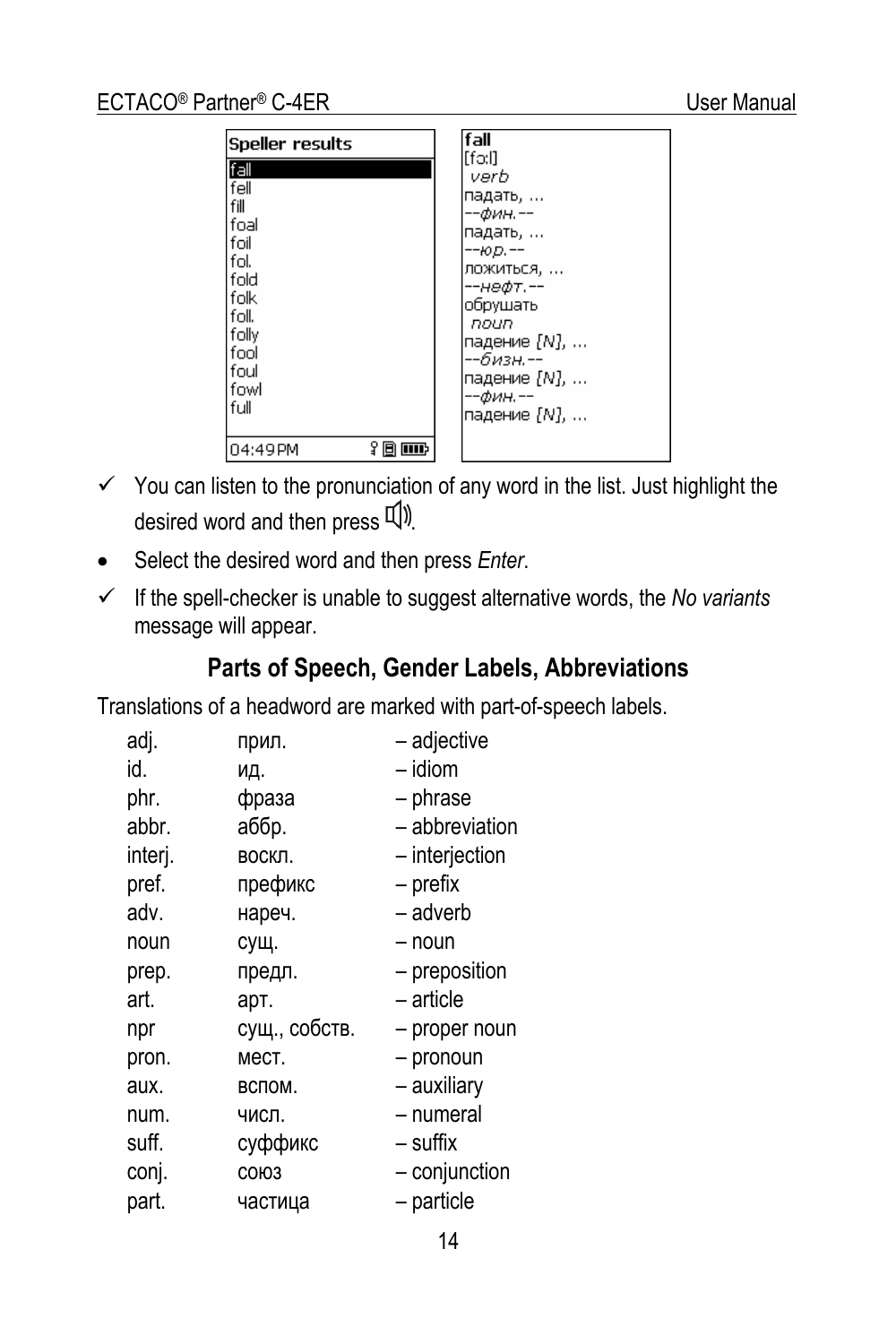verb глаг. – verb

Russian nouns are marked with gender and number labels.

| F  | ж.р.      | – feminine      |
|----|-----------|-----------------|
| M  | M.D.      | - masculine     |
| N  | CD.D.     | - neuter        |
| PL | MH.4.     | - plural        |
| MF | м. и ж.р. | - common gender |

Certain words and expressions in the *Dictionary* are marked with the following abbreviations:

| anat. - anatomy       | BYT. - computers                      | поэт. $-$ poetic                   |
|-----------------------|---------------------------------------|------------------------------------|
| bact. - bacteriology  | геол. - geology                       | психол. - psychology               |
| biochem. -            | геом. - geometry                      | радио - radio                      |
| biochemistry          | горн. $-$ mining                      | pasr. - colloquial                 |
| biol. - biology       | грам. - grammar                       | рел. - religion                    |
| bot. - botany         | греч. – Greek                         | римск. - Roman                     |
| chem. - chemistry     | груб. - vulgar                        | ритор. - rhetorical                |
| comm. - commerce      | детск. - nursery                      | $c.-x. - agriculture$              |
| comp. - computers     | др.-греч. - Ancient                   | сл. – slang                        |
| econ. - economics     | Greek                                 | собир. - collective                |
| el. - electronics     | др.-рим. – Ancient                    | спец. - special                    |
| $fin. - finance$      | Rome                                  | стих. - versification              |
| jur. - law            | ж.-д. – railways                      | стомат. - stomatology              |
| mech. - mechanics     | иск. $-$ art                          | строит. - building                 |
| med. - medicine       | ист. - historical                     | $rearp. - theater$                 |
| $opt. - optics$       | карт. - cards                         | текст. - textile                   |
| pharm. - pharmacy     | кино - cinema                         | Tex. - technical                   |
| physiol. - physiology | книжн. - literary                     | $T$ <i>M</i> $n$ Orp. $-$ printing |
| psychol. - psychology | кож. - tanning                        | уст. - obsolete                    |
| stomat. - stomatology | комм. - commerce                      | фарм. - pharmacy                   |
| vet. - veterinary     | комп. - computers                     | $\phi$ ext. – fencing              |
| акуш. - obstetrics    | $k$ <sup>o</sup> c $M -$ cosmonautics | фиг. - figurative                  |
| амер. - American      | кул. $-$ cooking                      | физ. - physics                     |
| анат. - anatomy       | лат. - Latin                          | физиол. - physiology               |
| арифм. - arithmetic   | лингв. - linguistics                  | филос. - philosophy                |
| apx. - archaic        | лит. - literature                     | фин. - finance                     |
| археол. - archaeology | лыжн. - skiing                        | фон. - phonetics                   |
| архит. - architecture | мат. - mathematics                    | фот. - photography                 |
| астр. - astronomy     | метал. - metallurgy                   | $dp. - French$                     |
| бакт. - bacteriology  | метео - meteorology                   | $x$ им. - chemistry                |
|                       |                                       |                                    |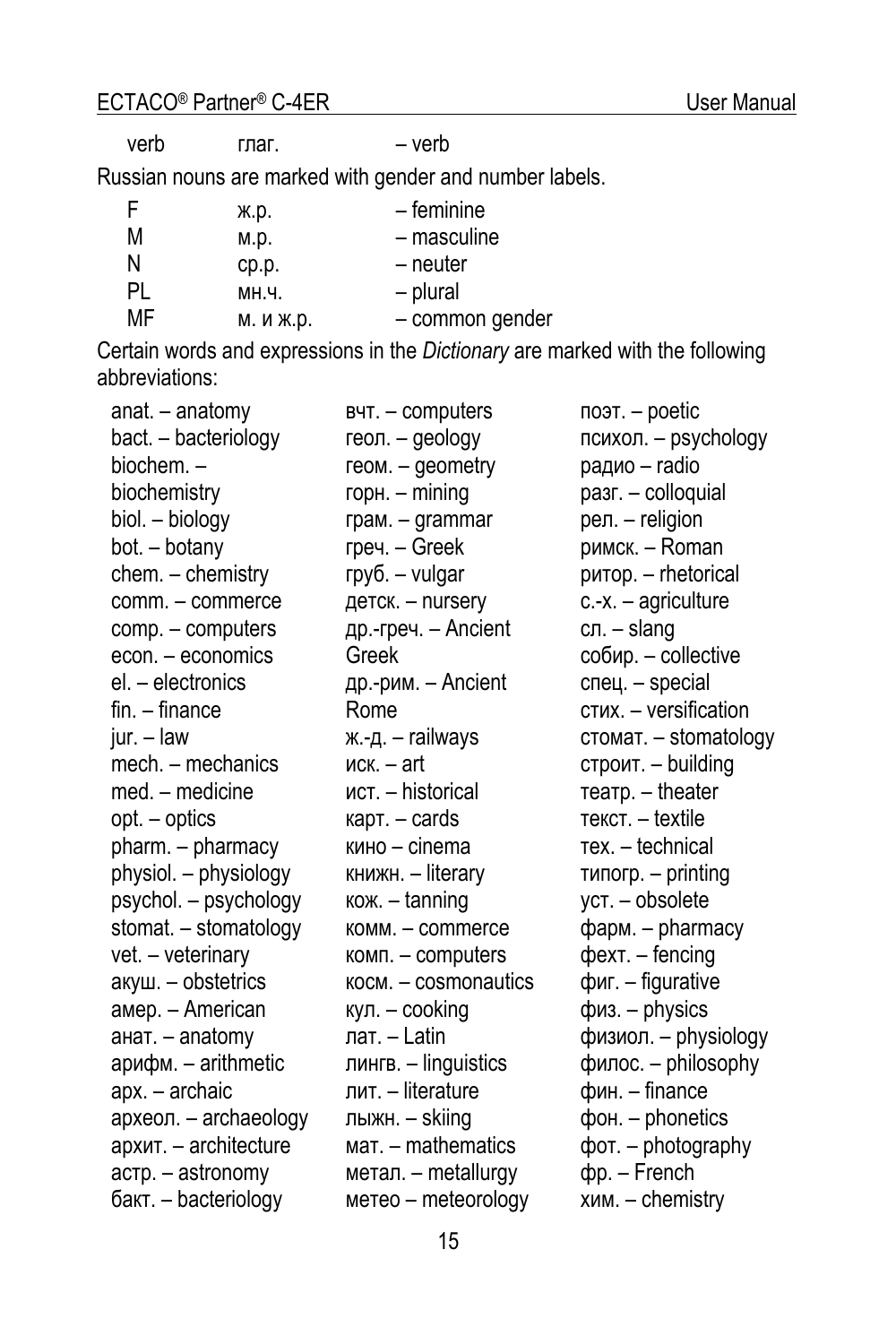| библ. - biblical       | $mex -$ mechanics   | церк. - ecclesiastical |
|------------------------|---------------------|------------------------|
| биол. - biology        | мин. - mineralogy   | шахм. $-$ chess        |
| биохим. - biochemistry | миф. $-$ mythology  | шотл. $-$ Scottish     |
| бирж. $-$ stock        | мор. - nautical     | шутл. $-$ jocular      |
| exchange               | $my3. - music$      | эк. - economics        |
| бот. - botany          | неценз. - obscene   | эл. – electrical       |
| брит. - British        | $OII - Optics$      | энт. - entomology      |
| бухг. - bookkeeping    | $oxOT. - hunting$   | юж.- $a\phi$ . - South |
| вет. - veterinary      | перен. - figurative | African                |
| воен. $-$ military     | полигр. - printing  | юр. – $law$            |
| $BVTI. - vulgarism$    | полит. - political  |                        |

If the translation you are currently viewing is a term, you will also see the name of the corresponding specialized dictionary.

#### **Reverse Translation**

For your convenience, ECTACO® Partner® C-4ER provides *Instant Reverse Translation* for all words and expressions in the *Dictionary*.

Press  $\leftarrow$ ,  $\rightarrow$  to select a word or expression for the reverse translation.

| ⊲ explainable                                |     |
|----------------------------------------------|-----|
| explanation<br>[.eksplə'neɪ∫ən]              |     |
| noun                                         |     |
| объяснение <i>IN</i> N.                      |     |
| разъяснение [N].                             |     |
| выяснение [N],                               |     |
| оправдание [N].                              |     |
| толкование <i>[N]</i>                        |     |
| explanatorily<br>[ɪkˈsɒlænə.tɔ:rɪlɪ]<br>adv. |     |
| в порядке пояснения                          |     |
| explanatory                                  |     |
| 01:24PM                                      | ?同而 |

- Press *Enter* to obtain its reverse translation.
- Use *ESC* to close the *Reverse Translation* window(s).2

l

 $2$  The windows will be closed in the reverse order.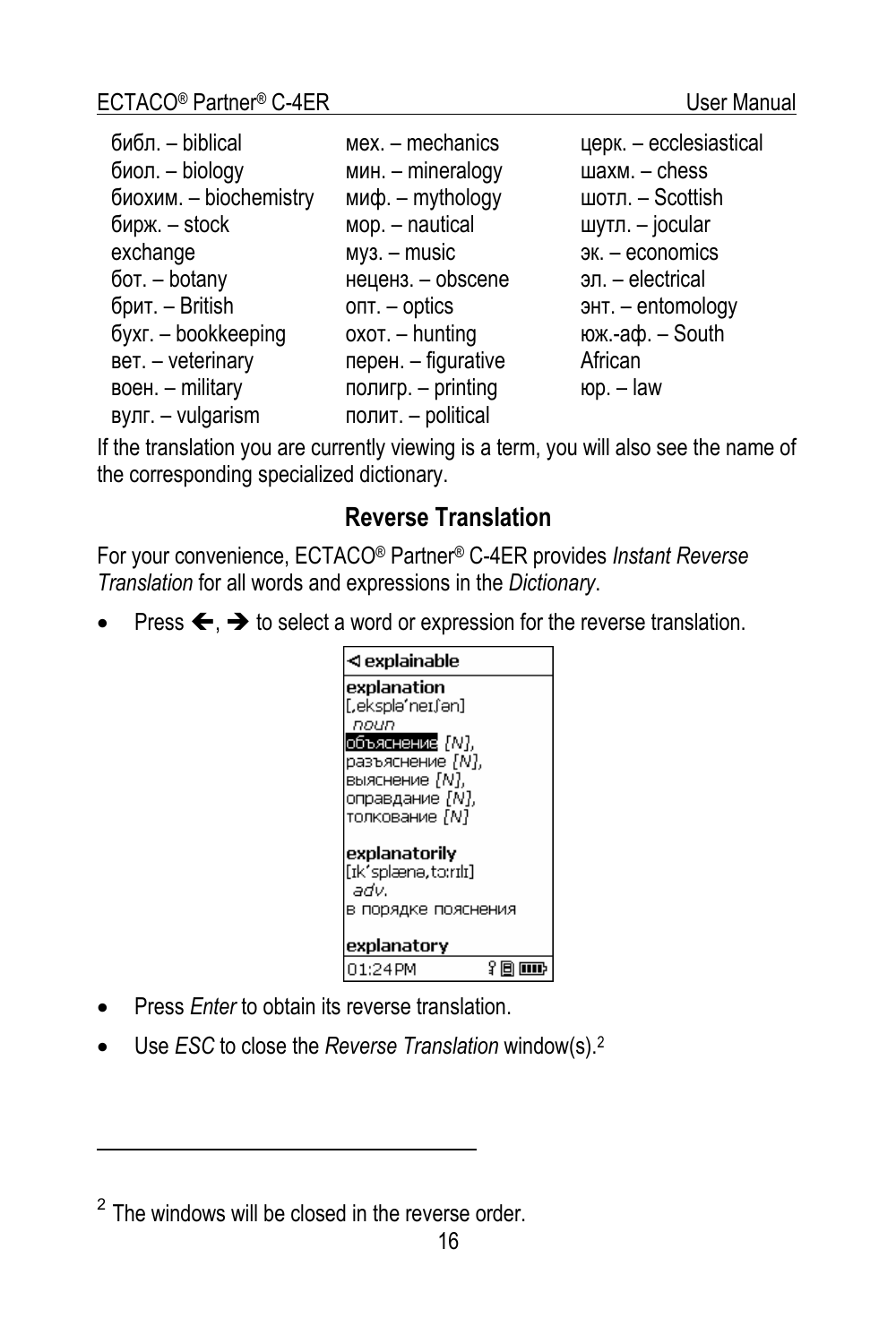<span id="page-16-0"></span>You can make up to 10 reverse translations in succession (without closing windows). The current number of the reverse translations performed is shown at the bottom of the right-hand display.

• Press any letter key to return to the *Search* window.

#### **Pronunciation of Words and Phrases**

The *Text-To-Speech* technology provides pronunciation of words and phrases for the English and Russian languages in the *Dictionary*.

• To listen to the pronunciation of any headword or translation, highlight it by using  $\leftarrow$   $\rightarrow$  and then press  $\overline{u}$ .

## *PhraseBook*

The phrasebook contains over 14,000 phrases in the English and Russian languages. Translation direction depends on the selected interface language. The phrases are divided into 15 conversational topics.

| <b>Basics</b>   | Bank                | Repairs / Laundry  |
|-----------------|---------------------|--------------------|
| Traveling       | Communication means | Sport / Leisure    |
| Hotel           | In the restaurant   | Health / Drugstore |
| Local transport | Food / Drinks       | <b>Beauty Care</b> |
| Sightseeing     | Shopping            | Calling for police |

All topics contain a number of subtopics.

- Enter the *Dictionaries* section.
- Select *PhraseBook* and then press *Enter*. The application will open.

| PhraseBook          |  |  |
|---------------------|--|--|
| Basics              |  |  |
| Traveling           |  |  |
| Hotel               |  |  |
| Local transport     |  |  |
| Siahtseeina         |  |  |
| Bank                |  |  |
| Communication means |  |  |
| In the restaurant   |  |  |
| Food/Drinks         |  |  |
| Shopping            |  |  |
| Repairs/Laundry     |  |  |
| Sport/Leisure       |  |  |
| Health/Drugstore    |  |  |
| Beauty Care         |  |  |
| Calling for police  |  |  |
| 04:31PM             |  |  |

Select a topic. Press *Enter* to see its subtopics.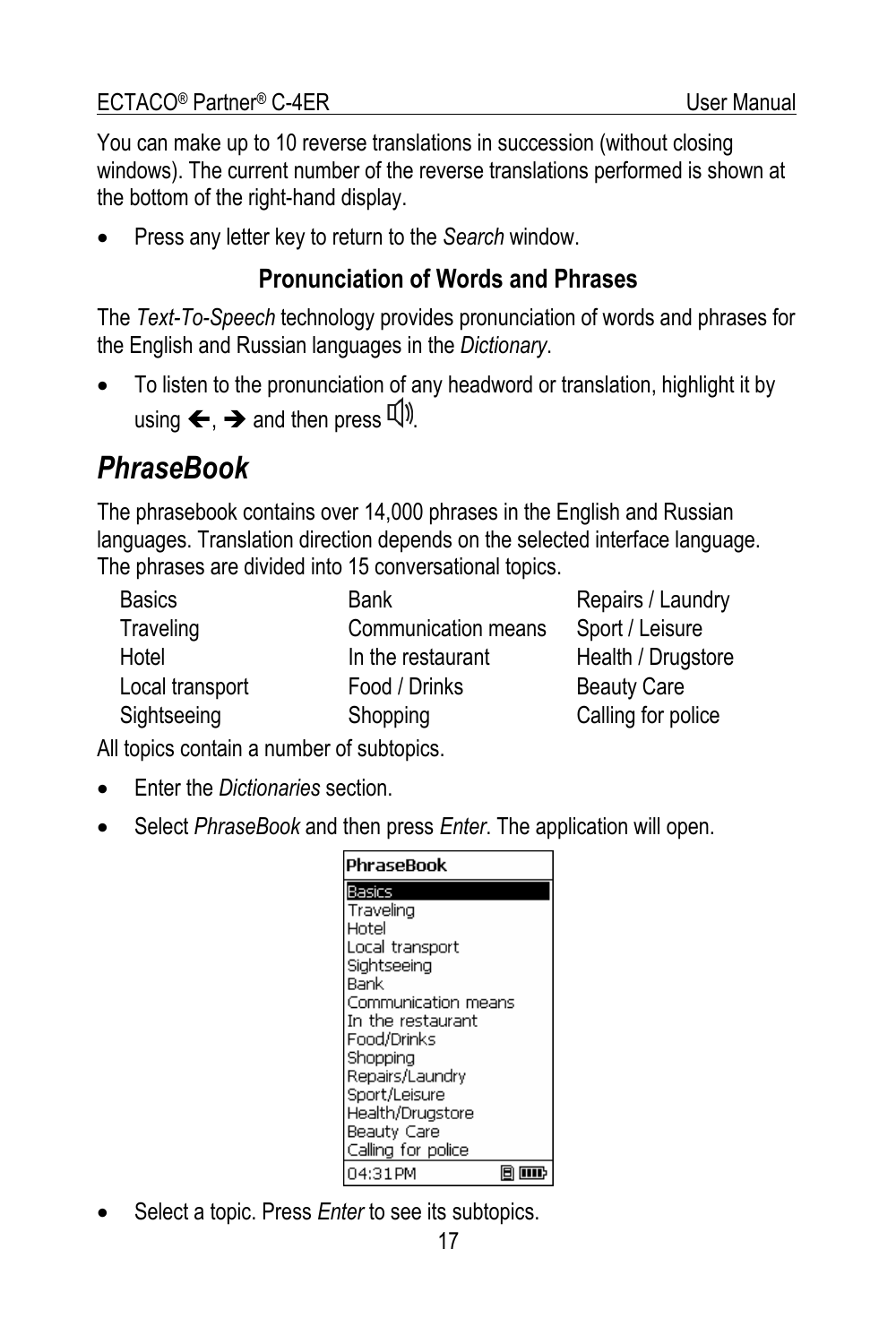- <span id="page-17-0"></span> $\checkmark$  You can listen to the pronunciation of any topic or subtopic title – just highlight it and then press  $\mathbb{Q}$ .
- Select a subtopic. Press *Enter* to see the phrases.

When viewing phrases:

- use  $\blacklozenge$  or  $\blacklozenge$  to scroll through the phrases;
- to activate the *Search* mode, just start typing the word you are looking for;
- to listen to the pronunciation of the phrase or its translation, highlight the desired item by using  $\leftarrow$ ,  $\rightarrow$  and then press  $\mathbb{I}$ ).
- When in the topics list, use the *Context Menu* to set the desired viewing mode: *Words* or *Phrases*.

In the *Words* mode, the application shows useful words and speech patterns pertaining to the topic, if available.

In the *Phrases* mode, the application shows full sentences, some of which have changeable parts. These are underlined.

Highlight the desired changeable part by using  $\leftarrow$ ,  $\rightarrow$  and then press  $\blacksquare$  or *Enter*.

For example, when viewing the phrase *How frequent are the flights?* you can highlight *the flights* and change it to *the trains*.

• Press *Enter* to confirm your choice.

# *Popular Idioms*

Over 200 widely used American idioms and their equivalents or translations are included in the *Popular Idioms* application.

- Enter the *Dictionaries* section.
- Select *Popular Idioms* and then press *Enter*. The application will open.
- Start typing the desired idiom and the list of suggested variants will appear in the *Search* window. The idiom closest in spelling to the portion you have entered so far will be displayed under the input line.
- $\checkmark$  You can listen to the pronunciation of any idiom in the list just highlight it and press  $\mathbb{Q}$ .
- Select the desired idiom and then press *Enter* to see its translation.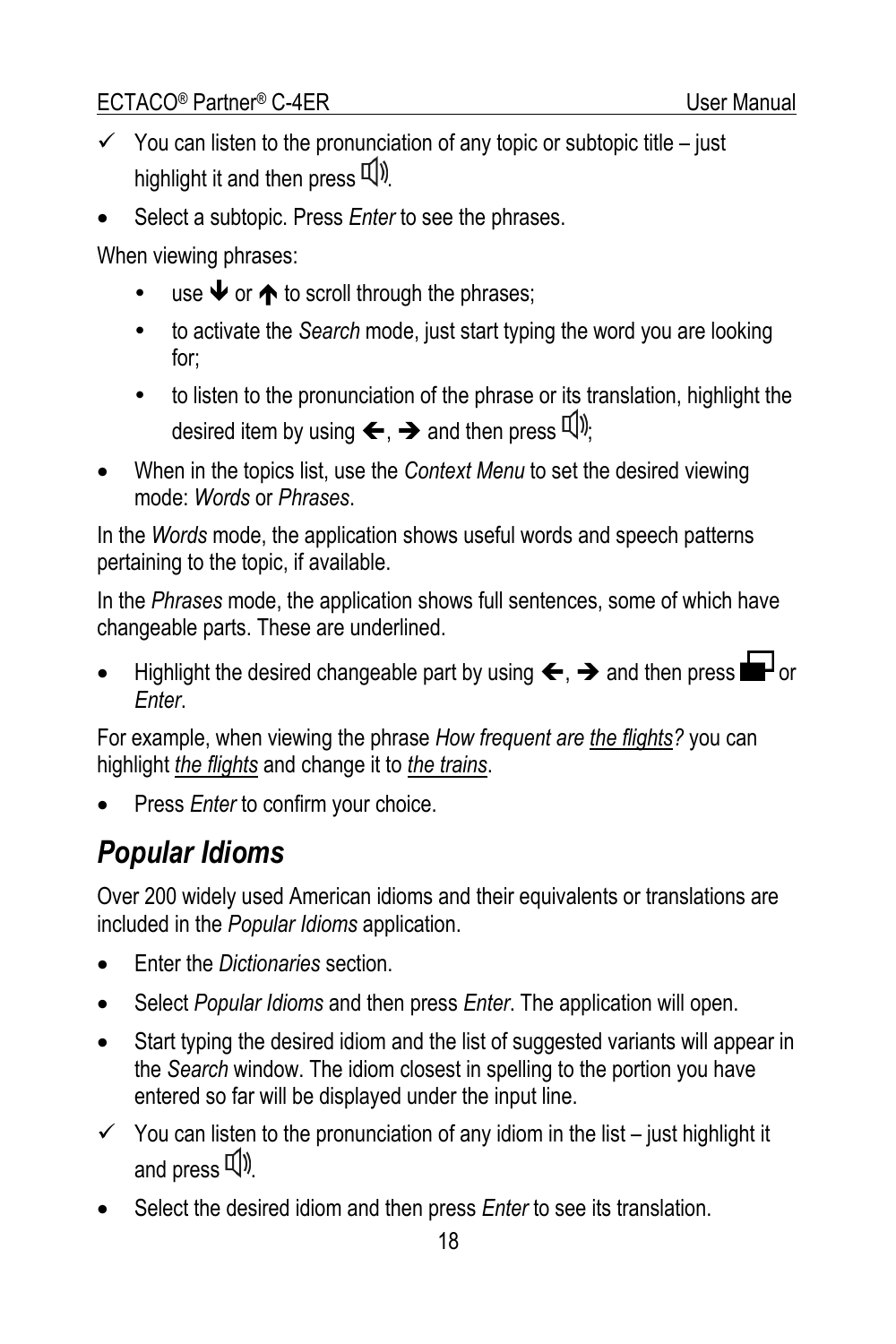- <span id="page-18-0"></span>• To listen to the pronunciation of the idiom or its translation, highlight the desired item by using  $\leftarrow$ ,  $\rightarrow$  and then press  $\mathbb{Q}$ .
- Use  $\blacklozenge$ ,  $\blacklozenge$  to scroll through the entries. Alternatively, use SHIFT+  $\blacklozenge$ ,  $\blacklozenge$  or  $SHIFT+ \leftarrow A$ .

### *Irregular Verbs*

All commonly used English irregular verbs with their Past Simple and Past Participle forms are stored in alphabetical order in the *Irregular Verbs* application.

- Enter the *Dictionaries* section.
- Select *Irregular Verbs* and then press *Enter*. The application will open.
- Start typing the desired verb and the list of suggested variants will appear in the *Search* window. The verb closest in spelling to the portion you have entered so far will be displayed under the input line.
- $\checkmark$  You can listen to the pronunciation of any verb in the list, just highlight it and  $press$   $\Box$
- Select the desired verb from the list and then press *Enter* to see its forms and translation.
- To listen to the pronunciation of the verb forms or translation(s), highlight the desired item by using  $\leftarrow$ ,  $\rightarrow$  and then press  $\mathbb{Q}$ .
- Use  $\blacklozenge$ ,  $\blacklozenge$  to scroll through the entries. Alternatively, use SHIFT+  $\blacklozenge$ ,  $\blacklozenge$  or  $SHIFT+ \leftarrow A$ .

# **EXERCISES**

## *FlashCards*

This fascinating game will help you quickly develop your vocabulary considerably improving the rate at which you learn new words. The application contains 20 sets of words from the *SAT 200* vocabulary. Additionally, you can create your own sets (see *Adding Entries to FlashCards* on page 13).

- Enter the *Exercises* section.
- Select *FlashCards* and then press *Enter*. The game will begin.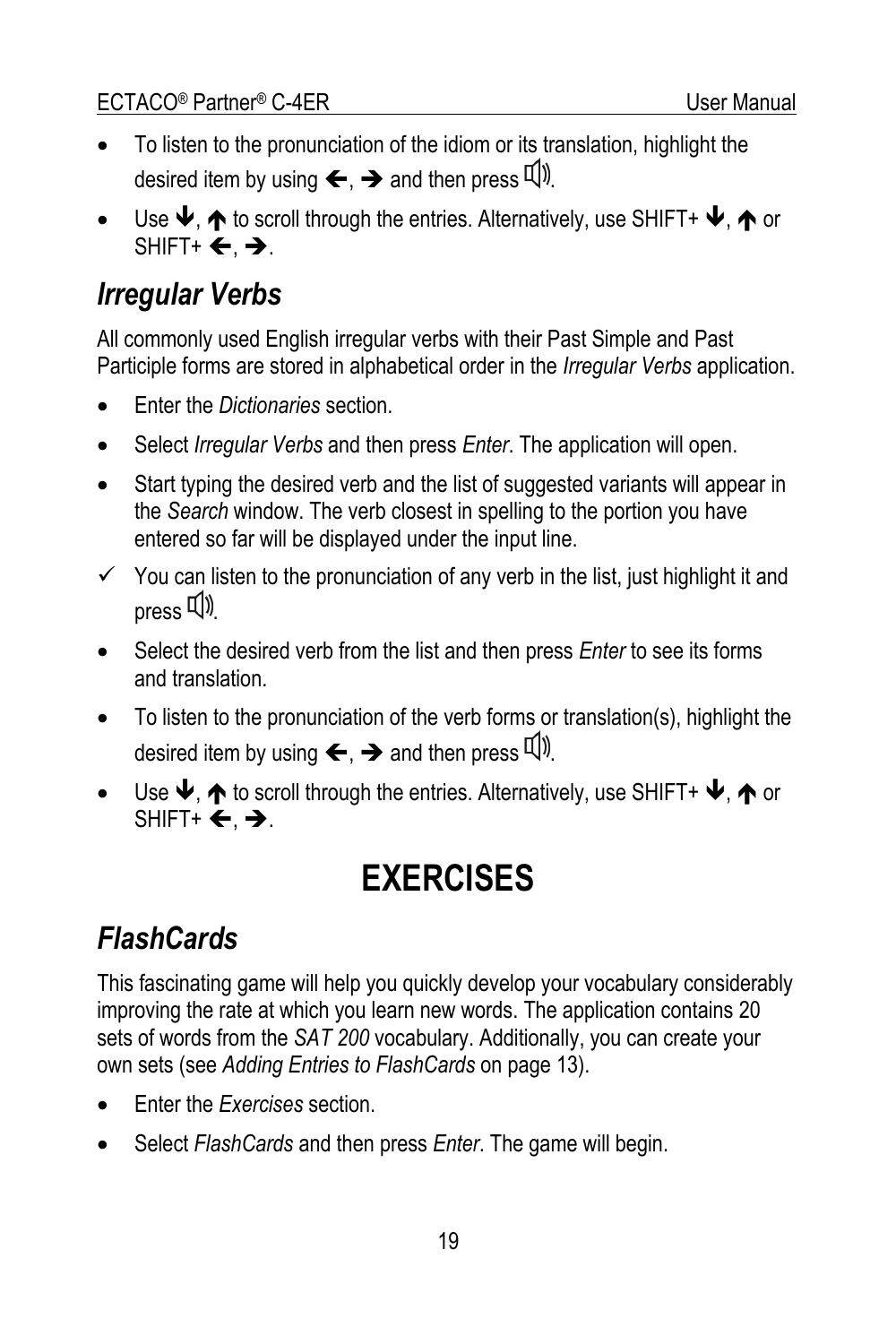

The face of a card shows the source word translation/definition, and the reverse side shows the source word. The player browses the cards and, whenever necessary, uses a hint.

The goal is to learn all cards in the set. You will be prompted to proceed to the next set once you have finished the current one.

• To set a card apart, press *Enter*. These cards will be shown as solid rectangles:



- To go to the next card, press  $\rightarrow$ .
- In the *Context Menu*, select the *Always show translation* option to have the program show you the source word in each card. Alternatively, press  $\Leftrightarrow$  to see the source word. To hide the source word, just press  $\Leftrightarrow$  again.
- To listen to the pronunciation of a hidden word, press  $\mathbb{I}(\mathbb{N})$ .
- To hear the word translation(s) or definition(s), press SHIFT+  $\Psi$ ).

The statistics for each game is displayed on the screen.

To reset statistics, press  $\blacksquare$  and then select the respective option in the *Context Menu*.

In the *Context Menu*:

select *My Words* or *SAT 200* to switch to the desired database;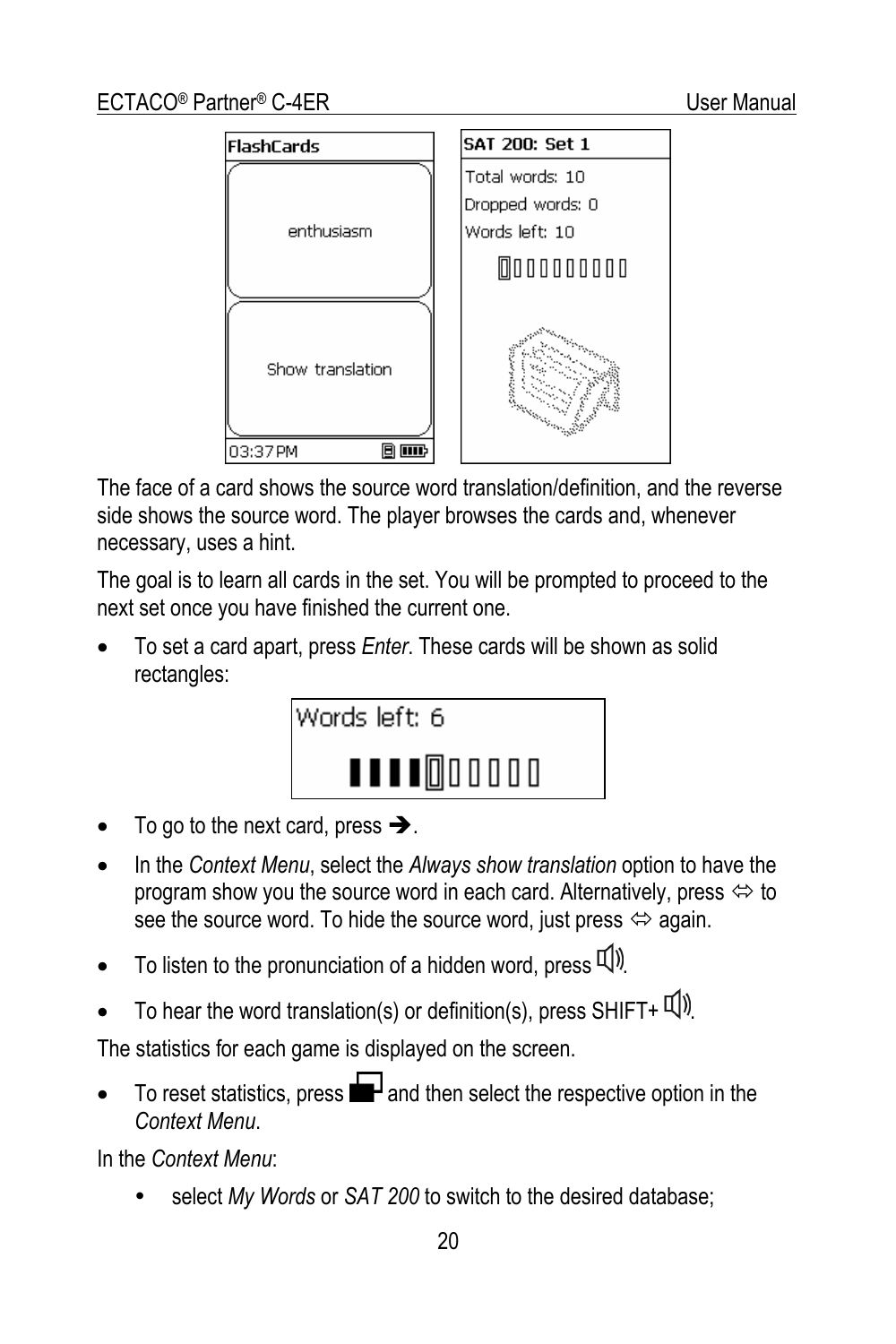- <span id="page-20-0"></span>use the *Select another set* option;
- select *Explain in WordNet* to look up the source word in the *WordNet Dictionary*;
- y use the *Show synonyms* and *Show samples* options (available for the *SAT 200* vocabulary).

#### *Hangman Word Game*

ECTACO® Partner® C-4ER features the learning game *Hangman*, which can improve your spelling skills and enhance your personal vocabulary.

- Enter the *Exercises* section.
- Select *Hangman* and then press *Enter*. The game will begin.
- Select the target language for the game by pressing  $\Leftrightarrow$ . Once the language is chosen, a new game will begin.
- Enter letters from the keyboard, trying to guess the word before the picture is complete.

If you guess a letter correctly, it will appear in place of *?* in the word.



- When playing, press *Enter* to display the translation of the hidden word (which will count as one try). To hide the translation, press *ESC*.
- Press  $\Pi$ ) to hear the hidden word (counts as one try).

After the game ends, the hidden word and its translation(s) will be shown.

Each word is added to the list shown on the right-hand display. The list is cleared each time you change the target language or close the application.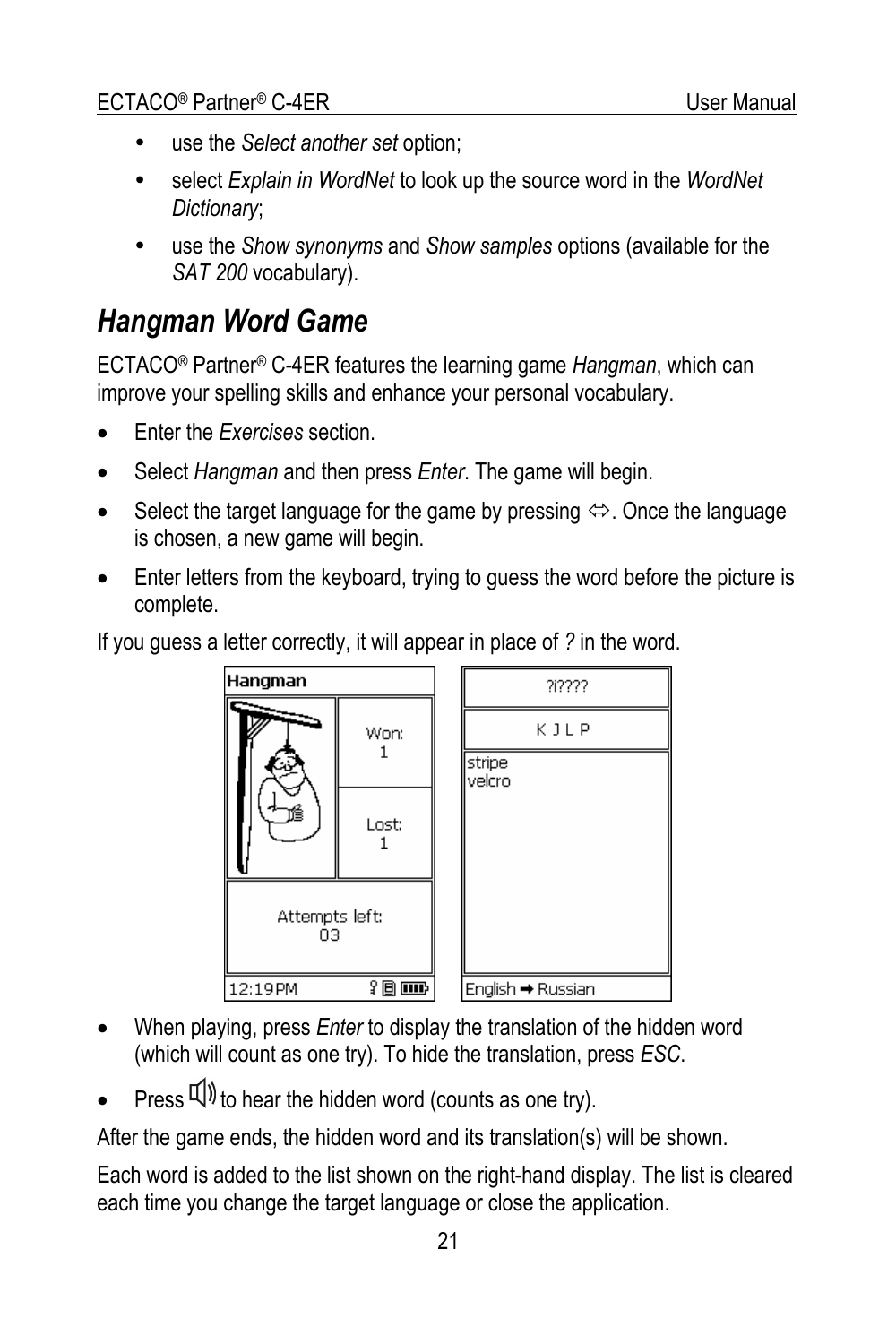<span id="page-21-0"></span>The number of won and lost games is shown on the left-hand display.

- To reset statistics, use the *Context Menu*.
- Press *ESC* to start a new game.

# *SAT 200*

This application includes two hundred keywords with transcription, explanation, synonyms, and samples selected from the SAT vocabulary.

- Enter the *Exercises* section.
- Select *SAT 200* and then press *Enter*. The application will open.
- To view word's transcription, explanation, synonyms, and samples, just start typing the word. The headword closest in spelling to the portion you have entered so far will be displayed under the input line.
- When the desired word is displayed, press *Enter* to see its explanation, synonyms and samples. Alternatively, select the word from the list and then press *Enter*.
- To listen to the pronunciation of any headword, explanation, synonym or sample, just highlight it by using  $\leftarrow$ ,  $\rightarrow$  and then press  $\mathbb{Q}$ .
- Use  $\Psi$ ,  $\spadesuit$  to scroll through the entries. Alternatively, use SHIFT+  $\Psi$ ,  $\spadesuit$  or  $SHIFT+ \leftarrow A$ .
- Use the *Context Menu* for additional options.

# *SAT 5000*

This application includes five thousand words with transcriptions and explanations from the SAT vocabulary.

- Enter the *Exercises* section.
- Select *SAT 5000* and then press *Enter*. The application will open.
- To view word's transcription and explanation, just start typing the word. The headword closest in spelling to the portion you have entered so far will be displayed under the input line.
- When the desired word is displayed, press *Enter* to see its explanation. Alternatively, select the word from the list and then press *Enter*.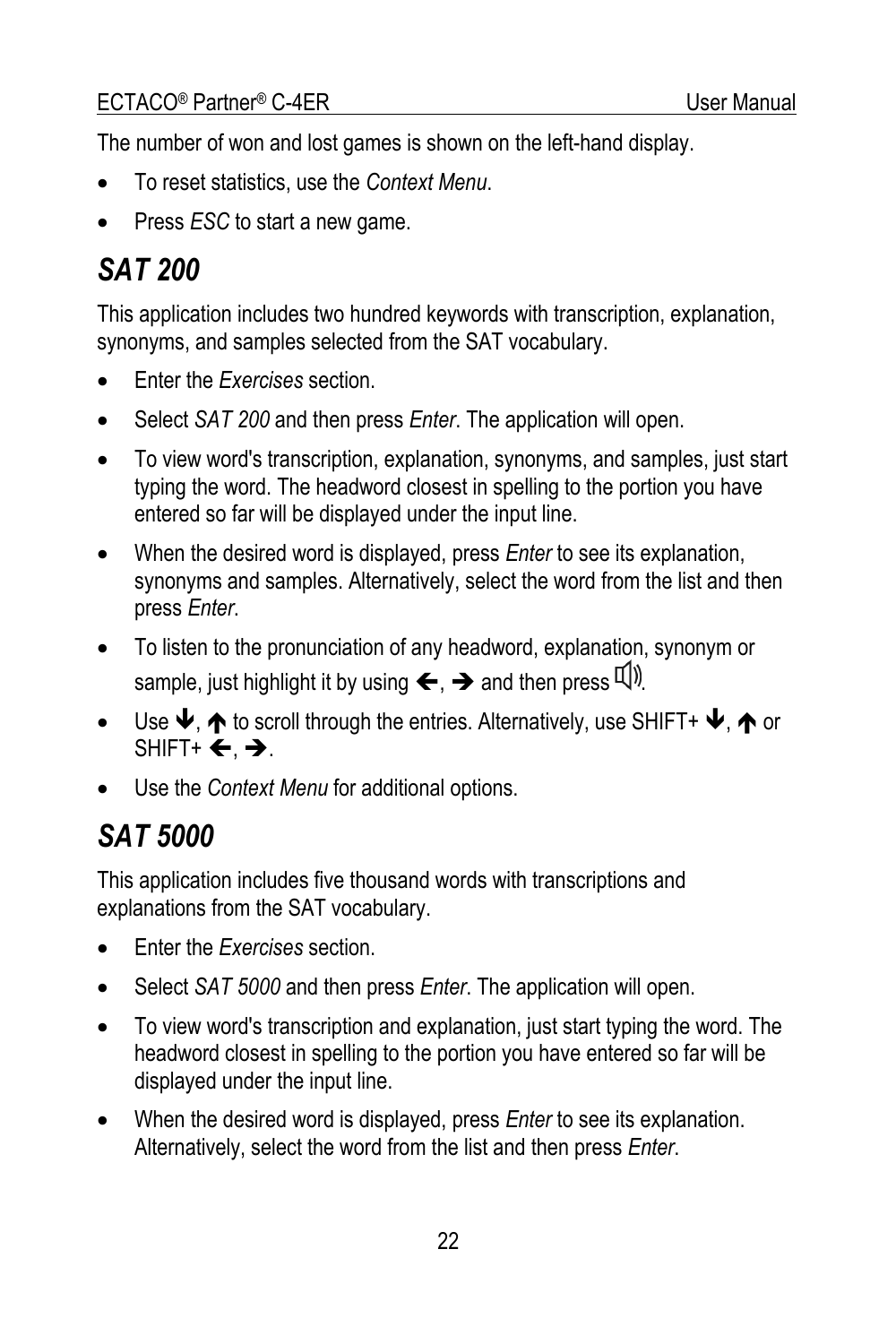- <span id="page-22-0"></span>• To listen to the pronunciation of any headword or explanation, highlight it by using  $\leftarrow$ ,  $\rightarrow$  and then press  $\Box$
- Use  $\blacklozenge$ ,  $\blacklozenge$  to scroll through the entries. Alternatively, use SHIFT+  $\blacklozenge$ ,  $\blacklozenge$  or SHIFT+  $\leftarrow$   $\rightarrow$ .
- Use the *Context Menu* for additional options.

### *English Grammar Guide*

ECTACO® Partner® C-4ER contains the *English Grammar* guide in the English and Russian languages, depending on the selected interface language.

- Enter the *Exercises* section.
- Select *English Grammar* and then press *Enter*. The application will open.

The *English Grammar* contains three-level hierarchical menus. You can reach a menu's third level by consecutively selecting topics from the menu.

## *Calculator*

ECTACO® Partner® C-4ER includes a standard calculator with memory features. The screen has 14-digit display capacity.

- Enter the *Extras* section.
- Select *Calculator* and then press *Enter*. The application will open.

When entering numbers and operations from the keyboard, there is no need to press the SHIFT key while in the *Calculator* mode. Use this application as an ordinary pocket calculator.

The calculator buttons are shown on the right-hand display.

- Highlight the desired item by using  $\Psi$ ,  $\spadesuit$ ,  $\spadesuit$  or  $\clubsuit$  and then press *Enter*.
- To delete the last digit, press SHIFT+  $\bigtriangleup$ .

## *Metric Conversion*

With ECTACO® Partner® C-4ER you may easily convert measurements from the British-American system into the metric system commonly used in Europe and vice versa, as well as convert within each system.

- Enter the *Extras* section.
- Select *Metric Conversion* and then press *Enter*. The application will open.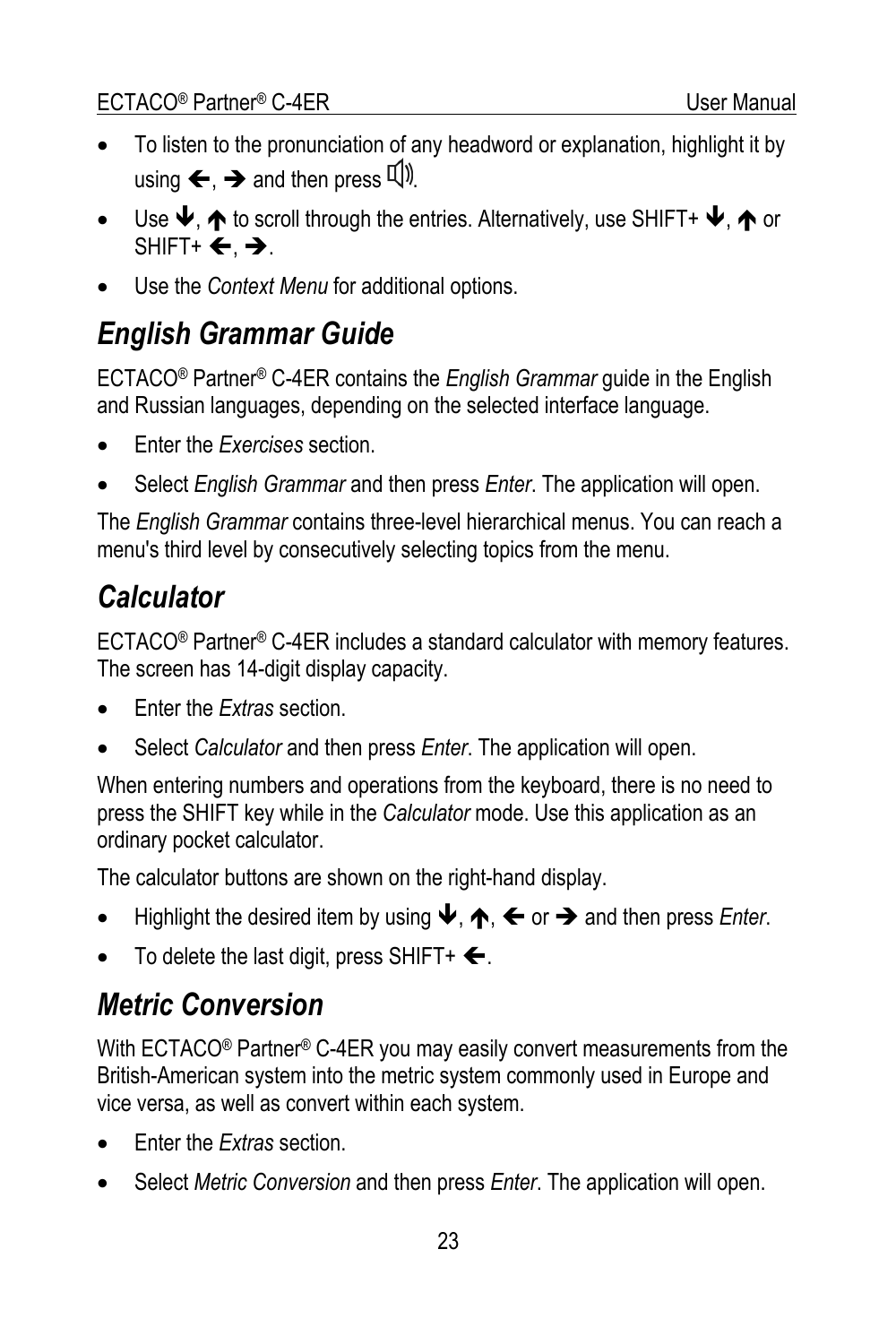- <span id="page-23-0"></span>Choose a category by pressing ↓, **↑**. Press *Enter*.
- Input the value.

## *Currency Conversion*

The *Currency Conversion* function allows you to instantly calculate conversion values between twelve pre-installed currencies and three user-defined currencies.

- Enter the *Extras* section.
- Select *Currency Conversion* and press *Enter*. The application will open.

#### **Setting and Checking Rates**

- Select the *Set rate* option to specify currency names and rates. Press *Enter*.
- Select the desired item by pressing  $\blacklozenge$ ,  $\blacklozenge$ ,  $\blacklozenge$  or  $\blacktriangleright$ . Use  $\blacklozenge$  and  $\blacktriangleright$  to switch between names and rates.
- Change/specify the currency name.
- Specify an exchange rate relative to the basic currency (which rate should equal 1).
- To delete the last digit or letter, press  $\leftarrow$  BS or SHIFT+  $\leftarrow$  when entering a currency name or currency rate, respectively.
- To set a currency rate to *1.0*, select it and then press *C* (*C/CE*).
- Press *ESC* to exit the *Set rate* subsection.

#### **Conversion**

- Select *Calculation*. Press *Enter*.
- Select a currency name and enter an amount.

While you are typing a new amount, the conversion is being performed.

# *USA Interview*

This is the ultimate talking preparation guide to the U.S. citizenship exam.

- Enter the *Extras* section.
- Select *USA Interview* and then press *Enter*. The application will open.
- To listen to the pronunciation of the chapter title, highlight it and then press **[1])**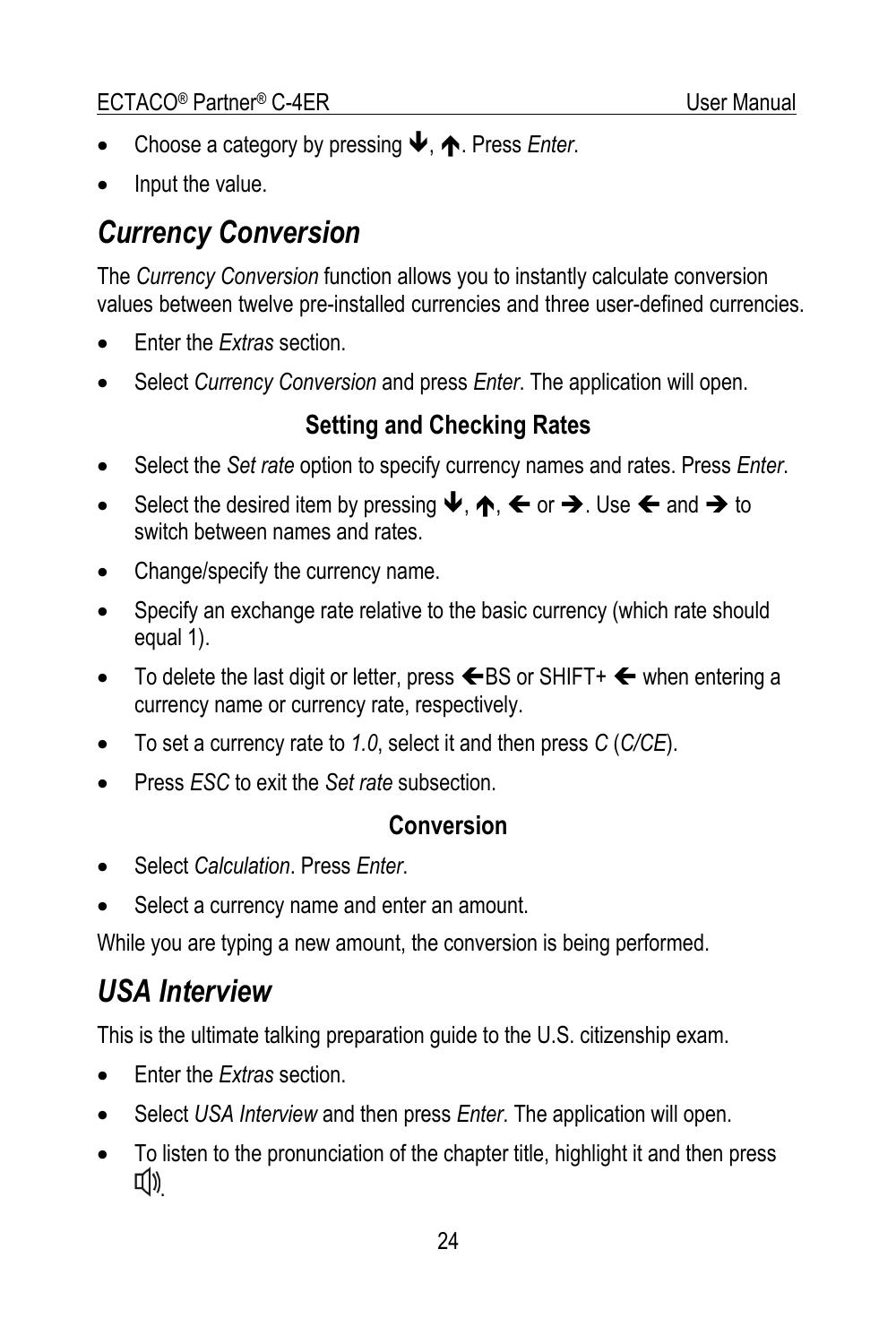- <span id="page-24-0"></span>Select the desired chapter by using ↓ or ↑. Press *Enter*.
- Use  $\leftarrow$  and  $\rightarrow$  to switch between questions in the current chapter.
- To display or hide the answer, press *Enter*.



- $\checkmark$  No answers are available for some questions; for example, the names of current government officials.
- To listen to the pronunciation of a question or answer text visible on the screen, press  $\left(\Downarrow\right)$  or SHIFT+  $\left(\Downarrow\right)$ , respectively.

## *World Time*

Using the *World Time* application, you may view the current time in cities around the globe.

- Enter the *Extras* section.
- Select *World Time* and then press *Enter*. The application will open.

The *World Time* screen shows: the name of the city and country, a map of the corresponding continent, the current date and day of the week, and the current time.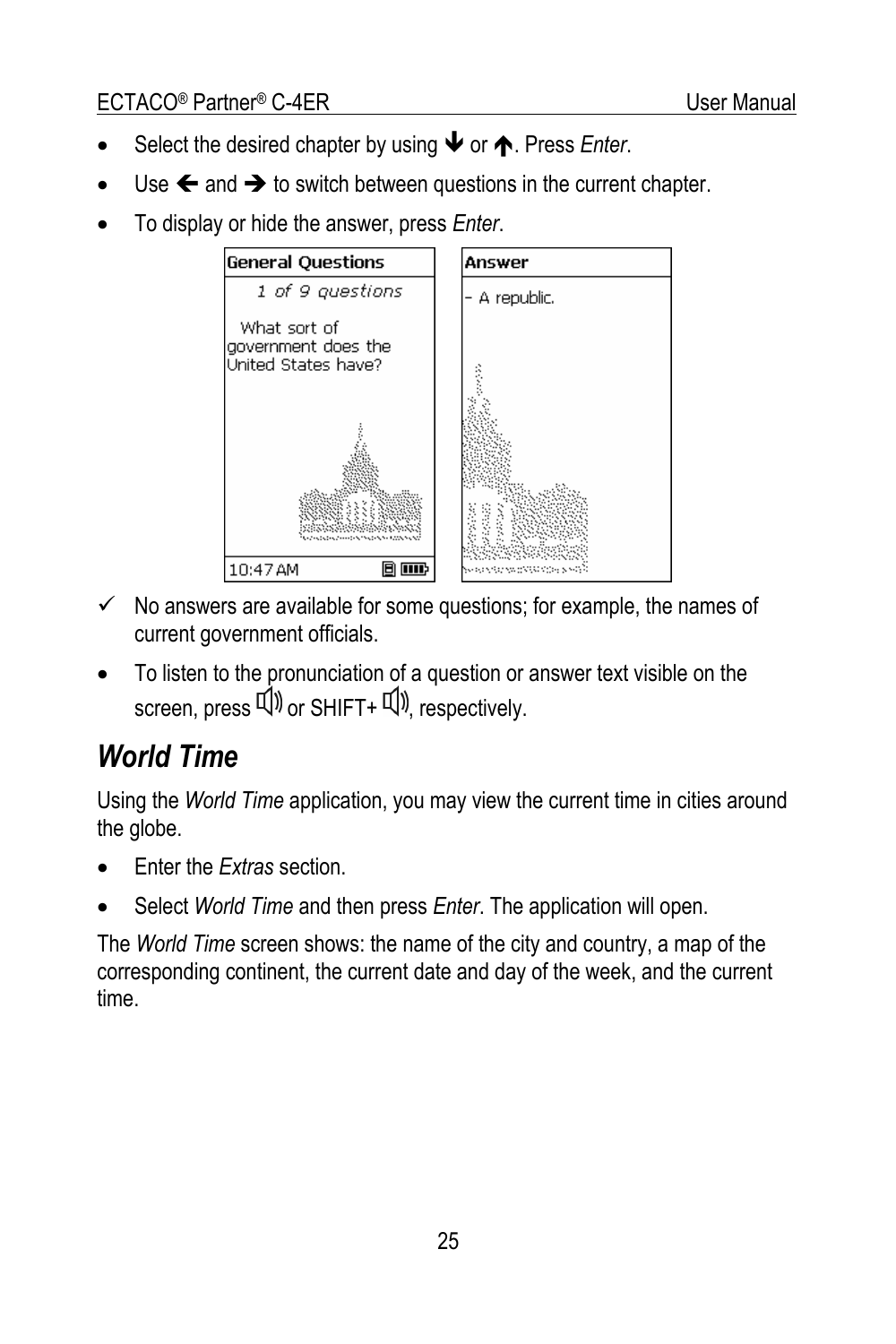<span id="page-25-0"></span>

- To see information for another city, scroll through the alphabetic list by pressing  $\blacklozenge$ .  $\blacklozenge$ .
- Also, you can quickly find the desired city by pressing the first letter of its name and scrolling through the list by using  $\blacklozenge$ ,  $\blacklozenge$ .
- When you find the desired city, press *Enter* to save changes. The next time you enter this application, the city you have chosen will be displayed first.

# **SETUP**

Personalize your ECTACO® Partner® C-4ER and ensure good maintenance of your personal records by selecting options in the *Setup* section.

• Enter the *Setup* section (SHIFT+SETUP).

Most of the *Setup* section options are very easy to adjust. Unless stated otherwise, open a subsection by pressing *Enter* and select the desired option with  $\blacklozenge$ ,  $\blacklozenge$  and  $\Leftarrow$ ,  $\blacktriangleright$  (if applicable). Then press *Enter* to confirm your choice.

• Press *ESC* to return to the list of subsections.

### *Set language*

Use this subsection to switch the interface language between English and Russian. The default interface language of ECTACO® Partner® C-4ER is English.

### *Set font size*

ECTACO® Partner® C-4ER offers you three font sizes: *Small*, *Medium* or *Large*.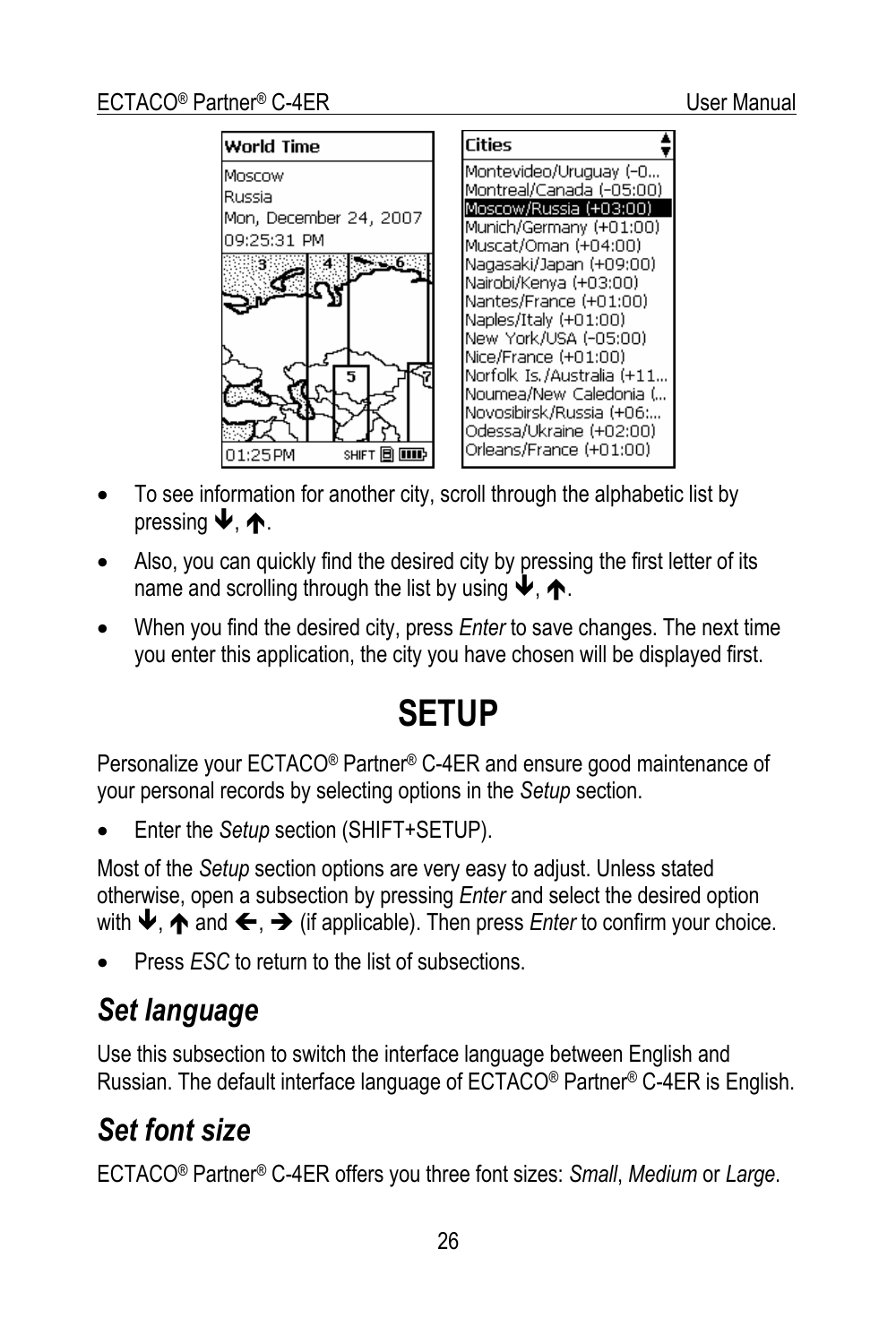# <span id="page-26-0"></span>*Speech settings*

Use the *Speech settings* to adjust the *Volume*, *Speech frequency* and *Speech speed*, shaping your own pronunciation style.

- Select the desired option and then press *Enter*.
- Use  $\leftarrow$ ,  $\rightarrow$  to adjust the levels of each option.
- Press *Enter* to save changes.

# *Slang lock*

In this subsection you can hide slang words or phrases contained in the *Dictionary*. For example, you may forbid your children to access slang. *Slang lock* is on by default. To disable the *Slang lock* function, please use this password: **showslan**.

• When you see the *Unlock the slang? (y/n)* message, press "Y" on the device's keyboard.

When *Slang lock* is on, the indicator is shown at the bottom of the left-hand display in the *Dictionary* and *Hangman* applications.

 $\checkmark$  In *Hangman*, the  $\frac{1}{4}$  indicator is always displayed because slang words are not used in the game.

### *Time settings*

#### **Date format**

The Month-Day-Year date format can be changed to Day-Month-Year.

9 When you switch the *Interface language* to English or Russian, the *Date format* defaults to *MM/DD/YY* or *DD/MM/YY*, respectively.

#### **Time format**

The American 12-hour time format can be changed to the 24-hour format.

9 When you switch the *Interface language* to English or Russian, the *Time format* defaults to *12-hour* or *24-hour*, respectively.

#### **Clock**

• Enter the *Clock* subsection.

In this subsection you can choose the desired city and adjust the current time. Use: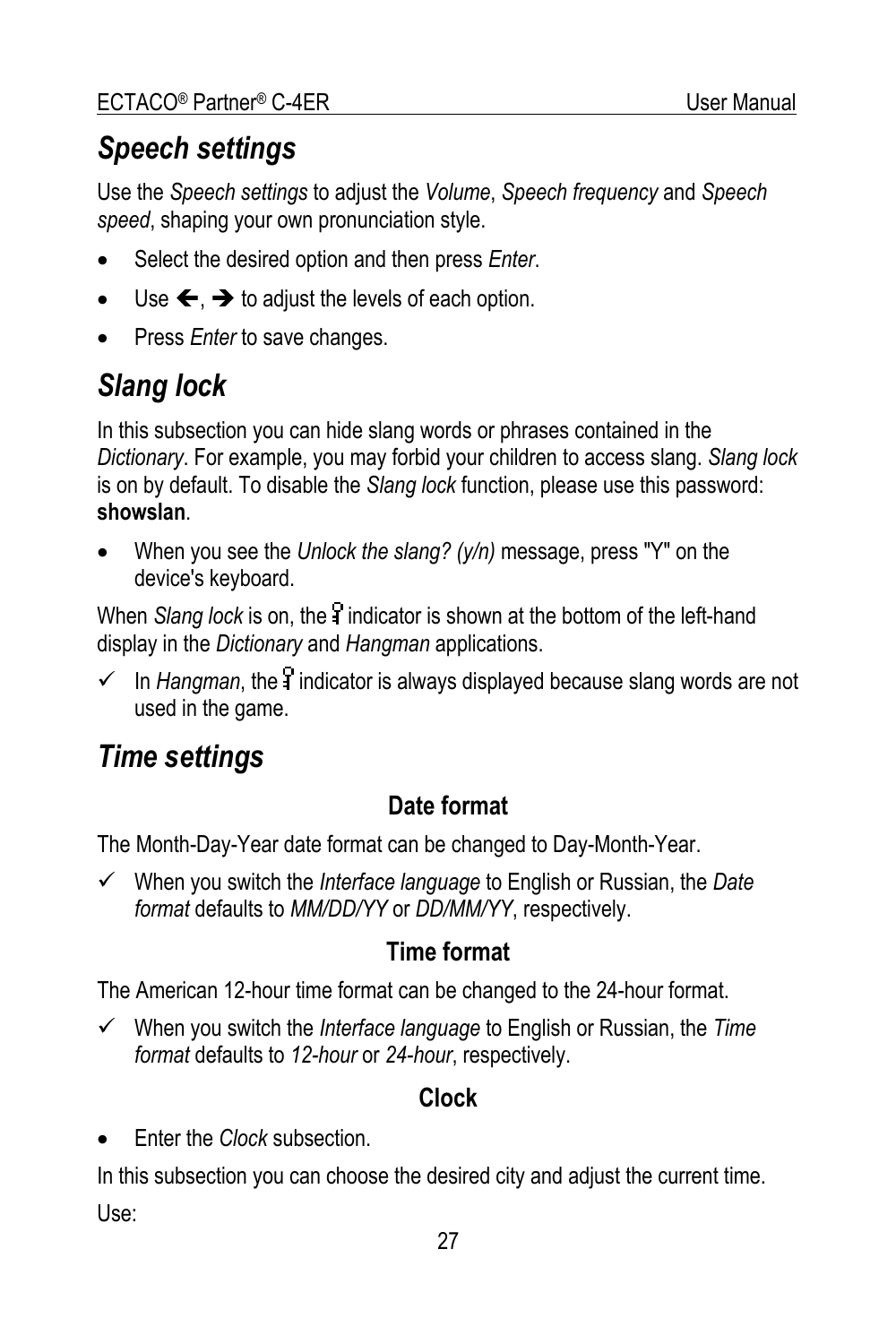- <span id="page-27-0"></span>←, → or *Enter* to move the highlight;
- $\blacktriangleright$ ,  $\blacktriangleleft$  or the numeric keys to change values.



- Specify the current date and time.
- Use the "A" and "P" keys to specify AM and PM, respectively.
- Select the local city.
- $\checkmark$  You can quickly find a desired city by entering the first letter of its name and scrolling through the list by using  $\blacktriangleright$ ,  $\blacklozenge$ .
- $\checkmark$  To select another city of the same country or switch to another country, scroll through the alphabetic list by pressing SHIFT+  $\blacklozenge$ ,  $\blacklozenge$ .
- Press *Enter* to save changes.

#### *System settings*

#### **Key tone**

This feature is designed to produce a short beep every time you press a key on the device's keyboard. The *Key tone* is turned on by default.

#### **Set contrast**

The default contrast setting can be changed in the *Set contrast* subsection.

- Change the contrast level by using  $\leftarrow, \rightarrow$ .
- Press *Enter*.